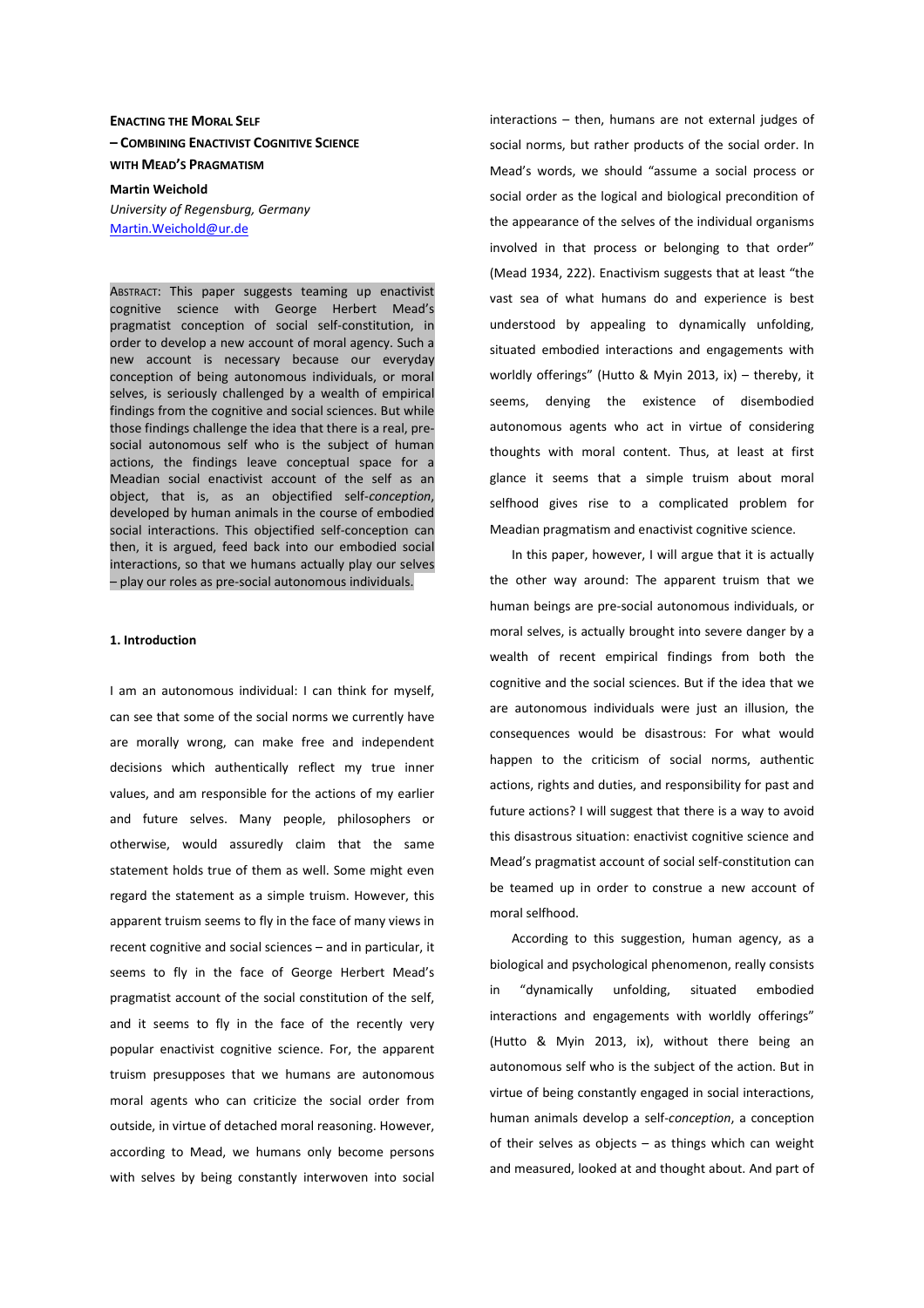this objectified self-conception is that humans are autonomous individuals. This detached self-conception then  $-$  it is suggested  $-$  feeds back into our embodied social interactions with others. And in such a way, we humans can, so to speak, play the role of an autonomous individual, even if we are not autonomous individuals in reality. If this proposal is on the right track, it would not only show that the idea that we are autonomous individuals is not in conflict with enactivism and Mead's pragmatism – enactivism and Mead would show how moral selfhood becomes possible in the first place.

By making this proposal, I am of course also making a suggestion for how "4e cognitive science" and classical pragmatism might be fruitfully combined. Combining enactivist cognitive science and Mead's pragmatist account of social self-constitution is particularly fruitful, I suggest, not only because enactivism and Mead share so much, but also because it promises to show how the reach of enactivism can be extended to the social domain, and this in a novel way (different, for instance, from the so-called participatory sense-making approach, see e.g. de Jaegher & di Paolo 2007). Indeed, it would be appropriate to call Mead a "social enactivist". Yet the philosophical depth, innovativeness, and plausibility of enactivism and Mead's pragmatism can be seen best once their accounts are brought into conversation with mainstream views – and this is why is paper aims to set up a trialogue between enactivism, Mead, and classical moral philosophy.

The paper unfolds as follows. In the next section (section 2), I will explain the central problem in more detail, contrasting our everyday self-conception as autonomous individuals with recent findings from the cognitive and social sciences. Having set up the central problem, section 3 departs from the main line of argumentation for a moment in order to refute a view I call "harmonism" – that is, the idea that there actually is no tension in our human self-understanding, because things like autonomy and free will can be unproblematically conceived of as part of the natural world. It is worth showing the implausibility of harmonism since it can be arrived at through a misunderstanding of anti-dualism, which is very prominent amongst pragmatist thinkers. Section 4 returns to the main line of argumentation and introduces enactivism as one crucial element for a new explanation for the emergence of moral selfhood. But since enactivism cannot explain moral selfhood on its own, section 5 introduces Mead's account of social selfconstitution as a further building block for approaching moral selfhood in a new way. Even though this can already explain a great deal, the enactivist, constructivist, constitutionist spirit of both enactivism and Mead's account of selfhood is in tension with the realism about autonomous individuals which is part of our everyday moral practices. This is why section 6 introduces a further and final building block, combining enactivism and Mead in a more sophisticated way. Finally, section 7 shows how this new account of moral selfhood allows us to conceive of human nature as unitary, but also to appreciate the tensions and disharmonies between our biological nature and our social self-conceptions – disharmonies which make us the beings we are.

# **2. Human Nature in Inner Conflict**

There are many ways of thinking of human nature, ranging from the conceptions of world religions to the very diverse views in antiquity, enlightenment, and evolutionary theory. But I want to suggest that today two views of ourselves are of particular importance to us, views which are both indispensible, but which are in conflict with each other. One view is the conception of ourselves as moral agents, a conception which we presuppose in our everyday moral practices. The other view is the idea that we human beings are essentially animals, habitually interacting with our material and social environments in a bodily way, not too dissimilar to the way other animals behave – a conception suggested both by recent cognitive and social science. – Let me first spell out our everyday self-understanding in more detail,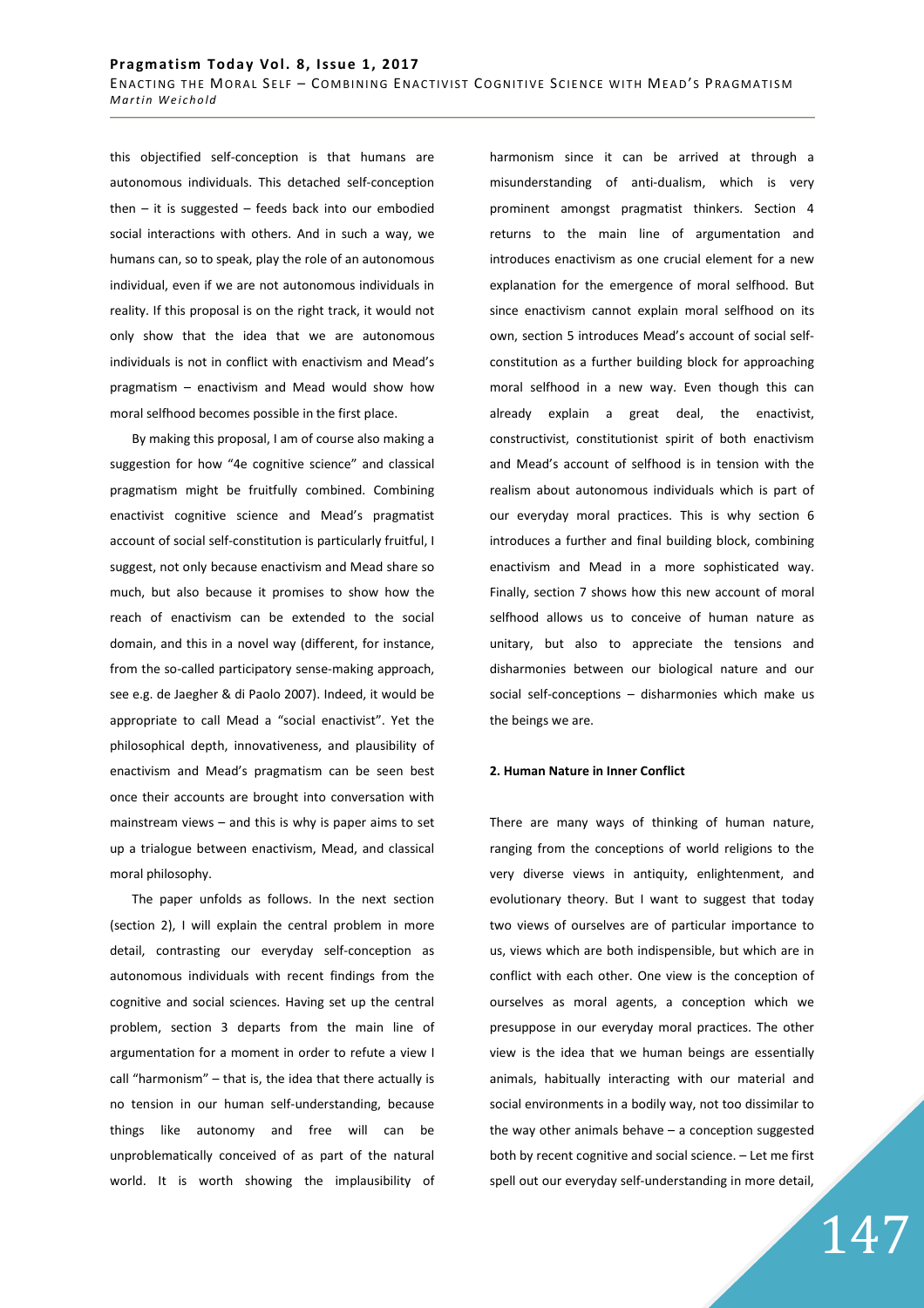and then show how it can be seen as challenged by recent empirical findings. These expositions will be more abstract and general, but they are necessary for setting the stage for the new combination of enactivist cognitive science and Mead's pragmatism which is to follow.

As I have already alluded to in the beginning of the paper, in our everyday moral practices we think of ourselves as active beings who can freely act in the light of reasons, can criticize social norms, and are responsible for their deeds. Of course, this is often a rather unarticulated and implicit conception, but it clearly guides our everyday behavior, and so it is worth highlighting some aspects of it.

One aspect of our everyday self-conception is that we think that we are agents, that we can do things such as buying biscuits or blaming others. In our everyday practice, we clearly ascribe some events to ourselves as their authors, saying "that was me", or "it was not me". This conception is of high practical importance because it allows us to take responsibility for certain events. In philosophy, this conception is represented in many action theories (e.g. Anscombe 1963, Davidson 1963).

Another related set of features of our everyday selfconception is that we have full control over our behavior, and act with free will and autonomy. Cleary we say things such as "Sorry, but I couldn't control myself", or "He is not a very autonomous and independent person but just does what his parents expect him to do". This conception is of practical importance for taking responsibility and for excluding someone from responsibility. In philosophy, it can be found, amongst other places, in discussions about free will (e.g. Kane 2007, Fischer & Ravizza 1998).

We also think that we are able to see reasons and act on them, in particular moral reasons. For instance, we say things such as "What were your reasons?", or "It was not rational. I just reacted emotionally". This idea is practically important because it allows us to judge actions, and to sometimes guide our behavior. This part of our self-conception is represented in philosophical

148

accounts of rationality and reasons (e.g. Parfit 2011, Korsgaard 2009).

Finally, another important set of ideas entailed in our everyday self-conception is that we are particular persons with a distinctive personality, identity, character, and true self. For example, we say things like "She is not the same person anymore", "he has a good character", or "I was not really myself". This set of ideas is of high practical importance because it shapes how we act in the present, opens up the possibility to relate to our past and future selves, and influences how we make sense of others and interact with them. In philosophy, these ideas are represented in conceptions of the self (e.g. Gallagher 2011), in ancient and modern conceptions of character (e.g. Aristotle, NE), and in discussion about personal identity (e.g. Parfit 1984).

Much more can be said about the particular aspects of our everyday self-conception – but for the moment, it is sufficient to notice how rich and multi-facetted our everyday self-conception is, and how important it is for our everyday practices. Here is the reason why it is crucial to be aware of the multifaceted nature and the practical importance of our self-conception: Some philosophers assume that all there is to empirical challenges of our everyday self-understanding are neuroscientifically informed arguments against incompatibilist theories of free will. But this would be wrong in at least three ways: First, it is not only abstract theories, but our very practical everyday self-conception which is in danger. Second, the idea that we have free will is only one of many different aspects of our everyday self-conception. And third, as it will be made clear shortly, it is not only neuroscience which challenges our everyday self-conception, but also findings from other cognitive sciences such as cognitive psychology and social psychology, findings from the social sciences, and even careful philosophical descriptions of phenomena of life.

Indeed, it should not be too surprising if our everyday self-conception would be refuted by cognitive and social science. After all, the core of our everyday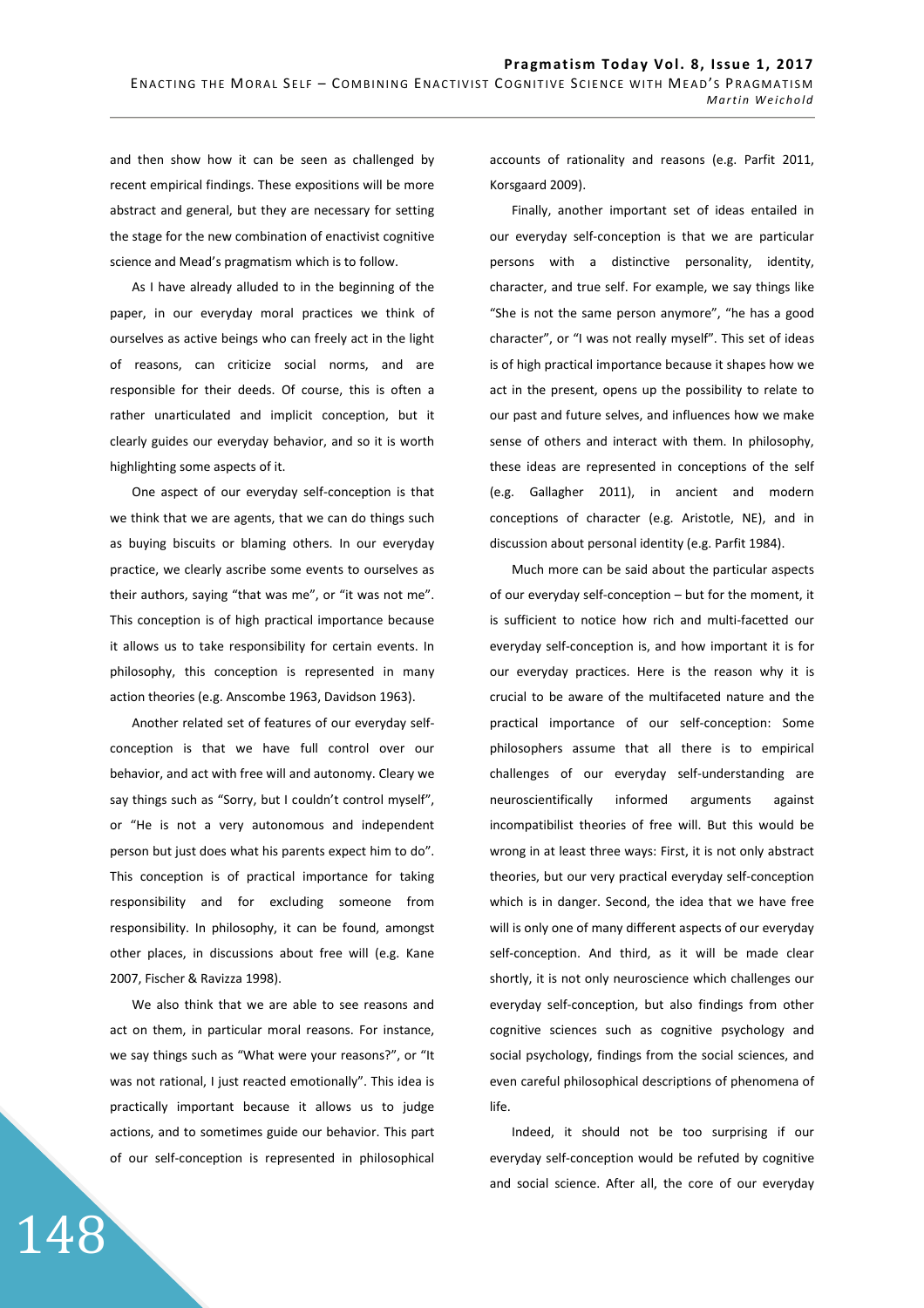view can already be found in early antiquity, e.g. in the works of Plato and Aristotle. And many other aspects have been developed through Christianity. Yet most of the views dating form that time, on physics or biology for instance, have been replaced today. So one might wish to take serious the possibility that our ancient-old self-conception has to be reconsidered in light of what has been found in controlled, rigorous scientific experiments (cf. Doris 2002).<sup>1</sup>

And there is indeed a wealth of empirical findings which have been used for challenging different aspects of our everyday self-understanding. Given that there are so many different sets of findings from the cognitive and social sciences, I will mainly focus on selected sets of findings from the cognitive sciences during the next paragraphs. The most prominent set of findings is the

Yet I insist that those views have to be checked against findings from recent cognitive and social science. In reluctance to this view, one might argue that so far nothing has really made us change our classical selfconception. So, did the ancient Greeks get it right about human agency after all? But it does not seem very likely that societies which even got the simpler things like biology wrong should be exactly right about the more complicated matters such as cognition in action, which is the topic of sophisticated research e.g. in cognitive psychology and cognitive neuroscience. Rather, I contend, we should distinguish between truth and success conditions. A self-conception can be very successful even if it is wrong. For example, if I believe that I am God's Chosen One, this might uplift my view on life and make me bear misfortunes more easily – still, this practically successful self-conception would be superstitious. Or, to have a slightly different example: a society which systematically punishes those who deviate from its social norms might be more stable and successful – whether or not things like ultimate desert, true responsibility, or libertarian free will really exist.

influence of unconscious factors on human behavior. Human behavior has been found to be often effectuated by factors humans are not aware of, but which can be successfully used for predicting the behavior (Wegner 2002). $^2$  Moreover, it has been found that human behavior often proceeds "automatically" and habitually, without being guided by conscious intentions (Bargh & Chartland 1999). If one is honest to oneself, I submit, one might also see the influence of those unconscious factors in one's own life, or in the behavior of one's friends. However, those findings have been used as material for arguments to the effect that we do not have the free will, or the control over our actions, which we take ourselves to possess (Wegner 2002). And similarly, it can be argued that we are not the rational creatures we think we are, insofar as we often do not act in the light of reasons (Sie & Wouters 2010). Moreover, the findings can be utilized for arguing that we are not the self-transparent, self-conscious selves, or agents, which we take ourselves to be (Wilson 2004, Doris 2015).

In our everyday moral practices we think that action is a matter of our conscious control, of our intentions. $3$ However, there are many empirical findings suggesting that other factors might have an even more profound effect on the course of human behavior. For instance, it has been found that how well humans can control themselves and withstand temptations is depended upon their current energy – that is, on their glucose level in their blood (Baumeister et al. 1998). And it has been

<sup>1</sup> Of course, this does not mean that, say, Aristotle's philosophy is as outdated as his physics. Quite to the contrary, Aristotle might have had an outstanding sense for analyzing important phenomena of human life, a sense which many thinkers today are lacking. And it is of course also true that we today might fail to see important phenomena clearly, just because we are viewing them through the dyed lens of modern conceptual frameworks which have become invisible to us, but which shape our outlook on the world in onesided ways – materialistic, individualistic, or capitalistic ways of thinking might be examples. In these senses, I agree that it can be helpful to return to philosophical views dating back to the time of Plato and Aristotle.

erand constant of the unconscious has already been famously a bottowing objects the unconstruction of the mously  $\frac{1}{2}$ discussed by Freud. However, his theory has been regarded as problematic from a psychological point of view, because it postulates Homunculi (the id, the ego, and the superego), allows for no concrete predications of behavior, and appears to be unfalsifiable (cf. Uleman 2007, 4f.). However, the situation has dramatically changed during the last decades, and now there is a wealth of non-Freudian empirical studies of the unconscious which do meet scientific standards. Expressing this trend, the title of a recent anthology on the topic is "The New Unconscious" (Hassin et al. 2007).

 $3$  Of course, philosophers in the traditions of Hume and Davidson would emphasize that we have no direct control over our desires, in the service of which we allegedly get to action.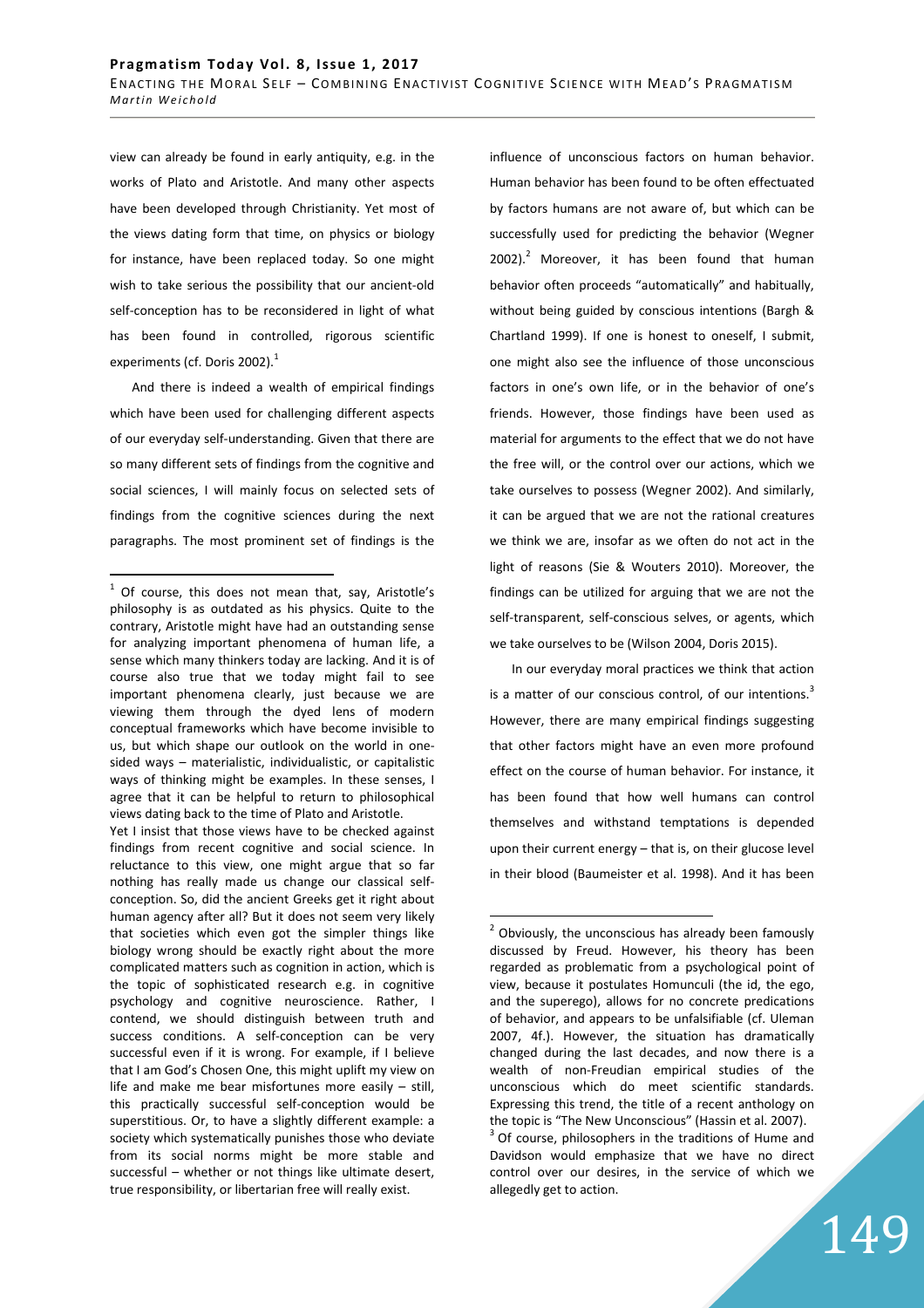found that human behavior is strongly shaped by moods, habits, and the body (e.g. Gallagher 2005, Pacherie 2011). And I again, I submit, everyone who has more or less carefully observed her own past behavior or the behavior of her friends can know these things from her own experience. However, these findings can be utilized for arguing that our behavior is not controlled by ourselves in the way we think it is.

According to our everyday self-conception, it is primarily "inner" factors which shape our actions, be it our character traits, conscious control, deliberate intentions, or reflective decisions. However, there is a large class of findings, stemming primarily from situationist social psychology, according to which human behavior is essentially shaped by "outer" factors of a given situation (keeping in mind that the dichotomy between "inner" and "outer" is something pragmatists and enactivists might reject). It has been found that situational factors such as finding a dime (Isen & Levin 1972), being in a hurry (Darley & Batson 1973), and playing roles (Zimbardo et al. 1973) tremendously influence behavior, e.g. whether people help others. Famously, Stanley Milgram even found that the situational factor of being in the presence of an authority figure tremendously influences whether normal people are ready to torture an innocent person (Milgram 1974): In what was presented as an experiment on the effect of punishment on learning, normal people gave electric shocks up to 450 Volts to their vehemently protesting fellows, if an authoritative scientist insisted that this has to be done. Admittedly, the amount of influence situational factors have on human behavior by far exceeds what is intuitive – for instance, laymen and professional psychiatrists predicted that between 0.125% and 2% of the persons in the Milgram experiment would give 450 volt electric shocks to a protesting victim, whereas in fact 65% of the persons (in one version) did so. These findings have been used to argue that we humans do not possess classically conceived character traits, since it might, for example, depend more on the situation, and our mood and stress

150

level whether or not we help another person, rather than on our benevolence or good intentions (Harman 1999, Doris 2002).

Another set of findings concerns the idea that we are creatures who normally act in the light of reasons. It has been found that most of the good reasons we mention in favor of our actions are not statements of our initial motivations, but are rather post-hoc rationalizations uttered for the purpose of justifying ourselves (Nisbett & Wilson 1977, Haidt 2001). Again, any attentive and honest person might be able to detect at least some of those rationalizations in her own behavior and in the behavior of her friends. However, these findings call into doubt our self-conception as agents who normally act in the light of reasons (Sie & Wouters 2010).

A last and heterogeneous set of thoughts calls into question the idea that we are autonomous persons with a unified personality. To begin with, the idea that humans have consistent personality traits has been questioned by findings which suggest that personality traits are at best situation sensitive – the person who is honest with her parents might be dishonest with her friends (Mischel 1968). Moreover, inspired by different findings from social science, many social theories have given up the idea that humans are autonomous selves, focusing instead on the social power mechanisms which shape our constructions of our identities. And even in the recent interdisciplinary debate about the nature of the self, basically no one defends the idea that humans are just by nature persons with agential powers: either the existence of the self is denied (Metzinger 2003, Albahari 2006), or understood as a bodily phenomenon (Zahavi 2005), or as a narrative construction (Dennett 1992, Schechtman 1996, 2014). Those findings and ideas can be used to shed doubt on our everyday selfconceptions as particular persons with distinct personalities and true inner selves.

We must, then, come to the following conclusion: There is an important new problem concerning human nature. Our human self-understanding is terribly conflicted. On the one hand, we conceptualize ourselves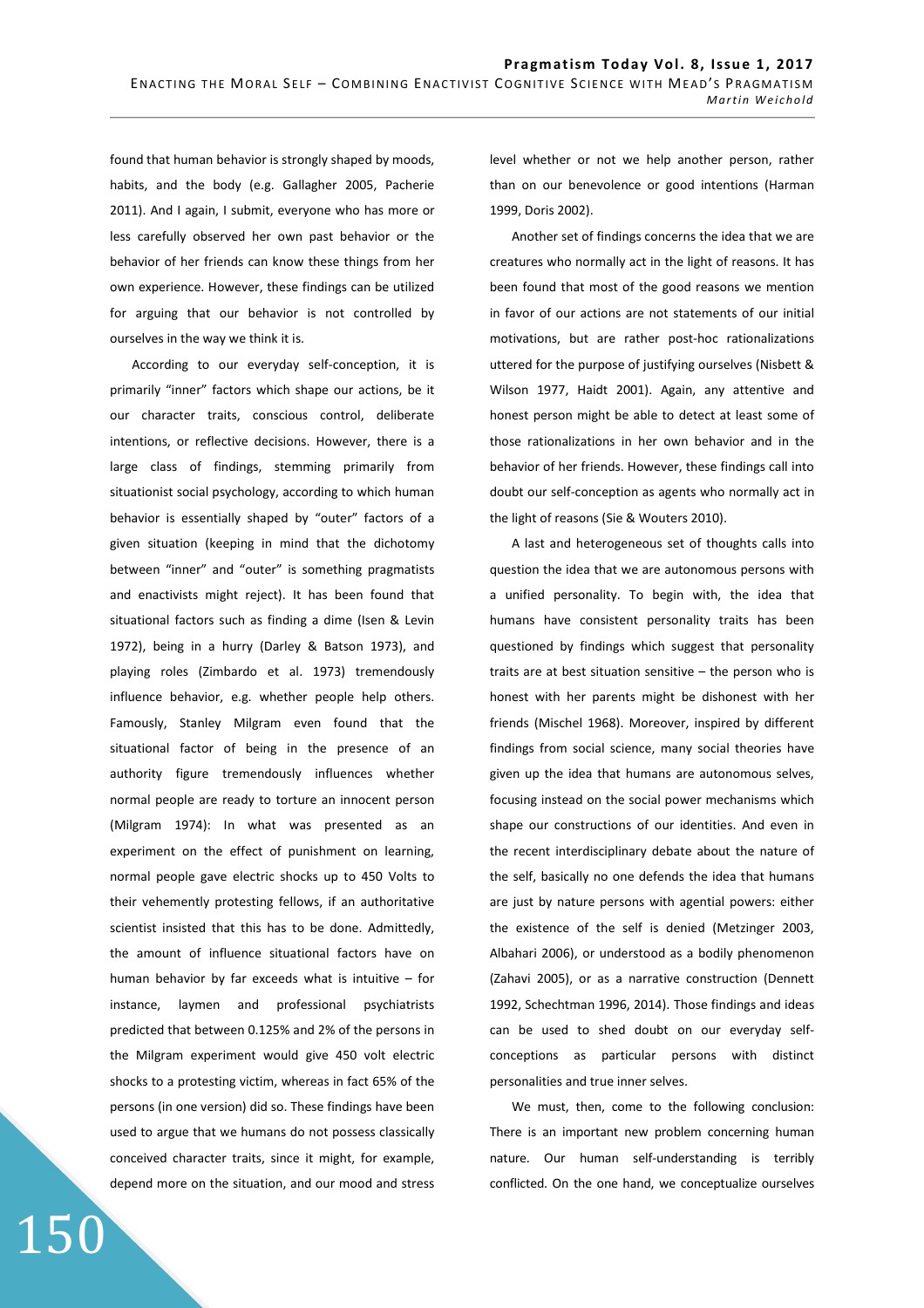as autonomous individuals. And this conception seems to be the condition of the possibility of the moral practices which enable us to live the lives we live. However, there is an abundance of findings from the cognitive and social sciences which suggest that we are at best human animals with fragmented minds and no inner selves, constantly interacting with a material and social environment against the background of factors such as moods, bodies, habits, energy, and stress-levels. And attentive persons can verify this by observing their own existence. So it seems that we humans are both: autonomous agents and automatic animals. And yet, the conceptions seem to be mutually exclusive. So, what are we?<sup>4</sup>

I would insist that the problem just described is new. However, at first glance one might have a different impression. One might think that the conflict described is actually nothing but a particular version of what Wilfried Sellars (1963) has called the clash between the manifest image of men in the world – our everyday selfunderstanding –, and the scientific image. According to Sellars, our everyday view on the world might clash with science's view on the world. However, the problem I described is different from the problem described by Sellars. For, the view in favor of which I argued is opposed to our everyday self-conception is not exactly a scientific image. Indeed, the view that we humans are

 $\overline{a}$ 

human animals which habitually interact with their material and social environments is very well supported by recent findings in the cognitive and social sciences. But it is not exactly a scientific view: rather, it is a view which is described on personal (and not subpersonal neuronal) terms, which is related to and mirrored in our everyday existential experience, and which has also been described by philosophers and poets.

But one might think that the problem I have described is not new because it only reflects old dualistic conceptions of human nature. According to the views of Plato and Aristotle, for instance, we humans have different, higher and lower parts of the soul.<sup>5</sup> According to Kant (1787), we are beings which live both in the phenomenal and in the noumenal realm. It is thus tempting to assume that the idea that we are autonomous selves with reason and free will is somehow to be identified with the higher part of the soul, or our existence in the noumenal realm, while our habitual animality is to be identified with a lower part of the soul, or our existence in the phenomenal realm. However, even though dual-process models in psychology might be seen as a modern version of the ancient old parts-ofthe-soul doctrine (cf. Haidt 2006), it seems to fair to say that the parts-of-the-soul theory does not find much supporters anymore today, both because of philosophical arguments against such dualisms (e.g. Heidegger 1927), and because of scientific findings. For example, the influence of unconscious processes, moods, emotions, habits, and energy clearly does not stop half-way, but is rather pervasive in all our thinking and acting. Moreover, if there were such things as autonomous souls, they should manifest themselves at least in the morally crucial situations of Milgram's obedience experiment and Zimbardo's Stanford prison

 $\overline{a}$ 

151

 $4$  Obviously, the existence of this problem relies on the credibility of the experiments alluded to, and the plausibility of the arguments based on the findings. But it has become popular amongst some philosophers to "refute" scientific findings and their interpretations, targeting in particular neuroscientifically based arguments against free will (cf. e.g. Mele 2009). However, is has to be pointed to the fact that the mentioned findings stem from a large variety of research programs, and that there are hundreds of studies backing up one result (cf. Doris 2002). Moreover, the results mentioned also resonates with careful observations of existential phenomena, and also with philosophical descriptions of them to be found, e.g., in the works of Dewey (1925), Heidegger (1927), Merleau-Ponty (1942), and Sartre (1943). Consequently, the strategy of "refuting" single findings by re-interpreting single experiments does not seem very promising. But I agree that it would be important to have a closer look at how the mentioned findings conflict with our everyday self-conception.

 $5$  Of course, Aristotle is a weak naturalist according to some interpretations. But this is not important for the point I want to make: My point is that human nature has often been conceived of in a dualistic way in the history of philosophy, and Aristotle is one proponent of such a dualistic conception.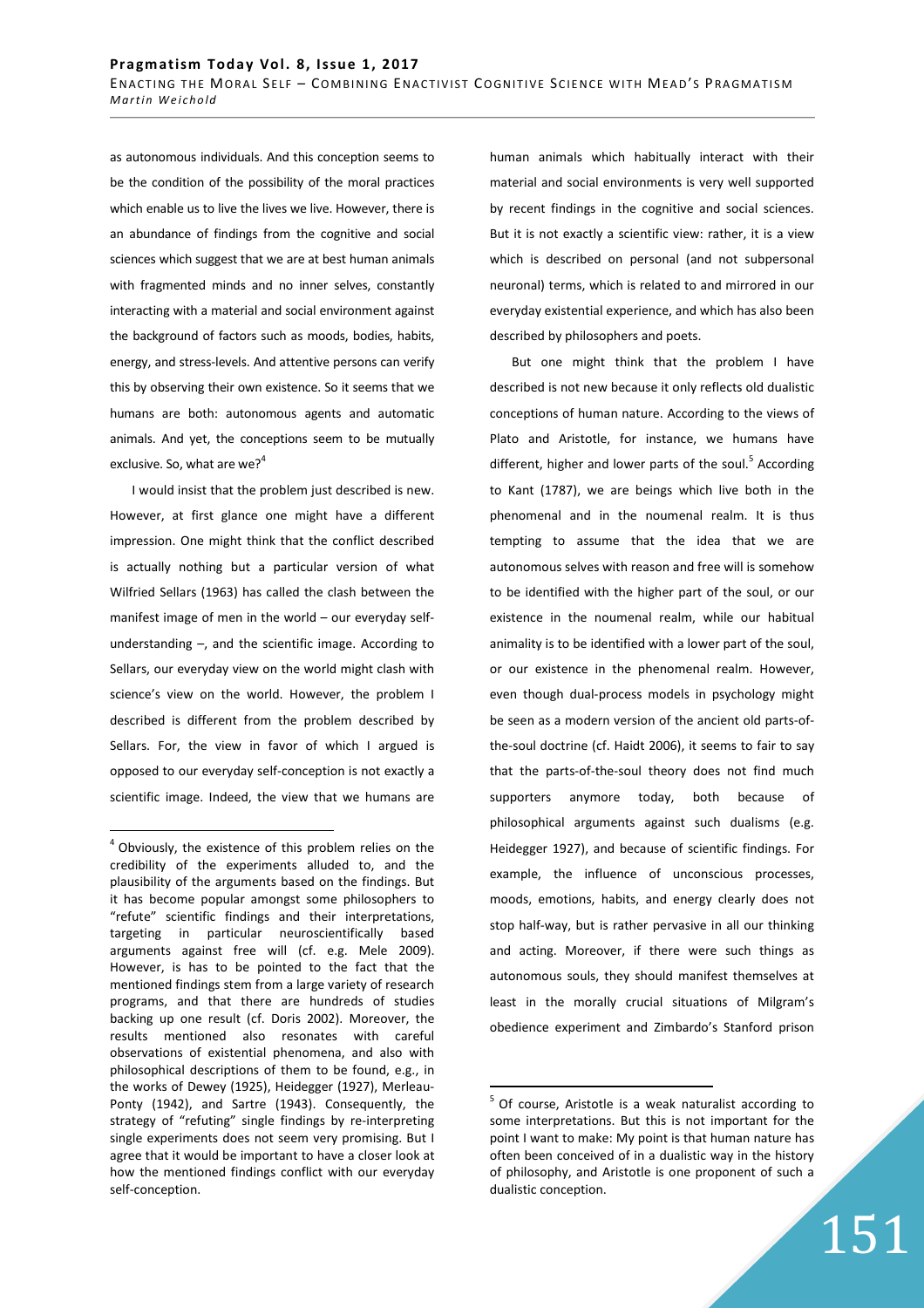experiment – but apparently, the behavior of at least most of the participants is guided by situational factors.

So I insist that the problem I described in really new. Or, more precisely, the problem is as old as our selfconception as responsible autonomous individuals, but it has become visible only recently. I suspect that there are at least two reasons why the problem has only recently become manifest: One reason is that the tension has been hidden behind the dualism of soul/mind vs. body, so that all phenomena were just interpreted as falling either in the category of soul/mind or body. However, nowadays such dualisms are widely rejected, and so it becomes a problem that we continue to conceive of ourselves as autonomous moral agents. And another reason why the problem has only become visible recently is the more or less recent emergence of controlled experiments and of statistics in the cognitive and social sciences, supporting the view that we are habitual animals influenced by unconscious and environmental factors. For, clearly, the crucial influence of unconscious factors could not have been seen by a self-conscious reflection or a reconstruction of one's intuitions.<sup>6</sup>

Now once it is acknowledged that there is an important problem, the next question is how to solve it. There are several options (cf. Alfano 2013). The first option would be to embrace what might be called "dogmatism", that is, the view that our classical selfconception needs to be defended by all means (cf. Mele 2009). But this would not be a promising way to go, I contend, because it neglects a whole dimension of human existence and would refuse to make the progress scientific results allow us to make. The second option would be a view which might be called "scientific skepticism", that is, the view that our classical self-

152

 $\overline{a}$ 

conception has to be completely replaced by scientifically informed account (cf. Churchland & Churchland 1999). However, this option is not promising either, I contend, because our classical self-conception seems to be indispensible for living the lives we live. Consequently, I propose taking a third path: Using the scientific results in order to question what it means to be an autonomous moral individual in the first place, and asking how autonomous selfhood is constituted. As I will suggest, enactivism and Mead's pragmatism provide exactly the right resources for this developing a fruitful answer to this question.

But before turning to this important task, it will be helpful to quickly discuss and refute a view I suggest calling "harmonism" – a view which denies the existence of the problem I just discussed …

#### **3. Against Harmonism**

 $\overline{a}$ 

There is no one who calls herself a "harmonist", but I contend that this is an apt name for a view which some philosophers adopt implicitly. Harmonism would be the view that we human beings are just natural parts of a non-dualistic natural world, and that autonomy, free will, reason, agency, and selfhood can unproblematically be conceived of as parts of this natural world. According to this view, humans naturally have eyes and can use them for seeing, and have lungs and can use them for breathing; and in the same way, harmonism assumes, humans have brains and can use them for moral reflection, and have free will and can use it for making moral decisions. Consequently, the problem I described would not really exist.<sup>7</sup>

 $6$  Obviously, the respective dualism of soul/mind vs. body is already crumbling for over a century (one might think of Nietzsche's criticism), and controlled psychological experiments also already exist since some time – so it might be not surprising that versions of the new problem already showed up during the  $20<sup>th</sup>$  century, for instance in Freud's and Lacan's works.

 $<sup>7</sup>$  Of course, it is logically possible to subsume a lot of</sup> very different philosophical positions under the concept of harmonism. So, one might find the concept unhelpful for categorizing philosophical views. But I do not claim that my distinction between harmonism and disharmonism is the exclusive, one and for all times best way for making such categorizations. Still, the concept of harmonism can be very helpful for making explicit a widespread, momentous, and non-trivial way of thinking which is often implicit and which is sometimes even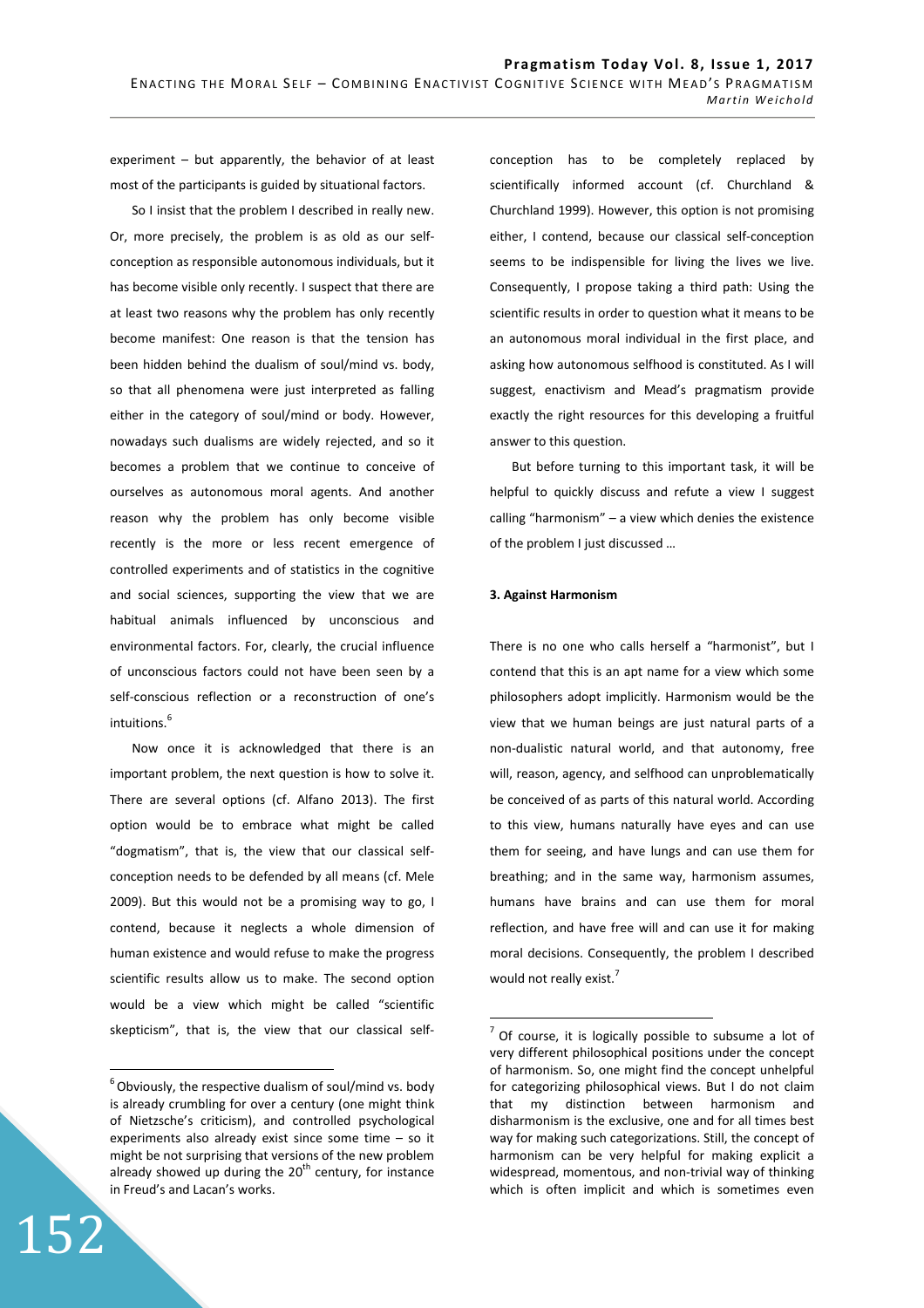Indeed, harmonism can be arrived at by a misunderstanding of anti-dualism, so that even some pragmatists might get misled into harmonism. I agree with most pragmatists, phenomenologists, scientists, and others that dualism, and in particular the soul/mind vs. body dualism, or mind vs. matter dualism, is deeply problematic. But still, I submit, it is a matter of fact that we conceptualize ourselves as autonomous individuals, and that this self-conception is in conflict with our biological and social nature as it is described by the cognitive and social sciences. But this does not presuppose any problematic metaphysical dualism: we can just accept that any plausible theory of human nature has to conceive of human nature as non-dualistic, while we must also acknowledge the hard fact that our self-conception is in tension with a more empirically informed conception of human nature. Long ago we have construed a conception of a flat earth in the center of the universe, and now we know that this was wrong, and we have given up that conception. But long ago we have developed the conception of ourselves as responsible moral selves, and now this conception runs up against scientific findings. Yet we have not given up that self-conception, and so crucial conflicts arise. Thus, I contend, anti-dualism is right, but still there are important disharmonies within our self-conceptions, so that harmonism is wrong.

Let me briefly explain in a bit more detail why harmonism is so mistaken. One version of harmonism has just recently (even though implicitly) been embraced by a thinker with great merits in pragmatism and in the philosophy of cognitive science, namely by Mark Johnson. In his book *Morality for Humans* (Johnson 2014), he uses findings from the cognitive sciences to argue against a Christian understanding of morality. Using Dewey's famous metaphor, Johnson insists that we humans are no "little gods" who would have epistemic access to absolute, transcendental values. Johnson insists on, and provides empirical evidence for

<u>.</u>

statements such as "There is no such thing as a faculty of pure practical reason" (Johnson 2014, 24), "Faculty psychology is outdated and misleading", (Johnson 2014, 24), and "Moral absolutism is profoundly mistaken" (Johnson 2014, 26). Caricaturing Johnson's position a bit, he thinks that such problematic ideas can just be cut out of our moral self-understanding like a tumor, leaving back a healthy patient. Once we get rid of the belief in transcendental values and similar things, we can realize how our moral values actually emerge from our very mundane bodily interactions, how moral reflection is just a version of everyday imaginative problem-solving, and so on. So our self-understanding as moral agents would (once it is cleansed of Christianity) be in a perfect natural harmony with our nature as bodily beings.

Even though I strongly agree with Johnson's project of approaching morality from the point of view of cognitive science, and even though I agree with his rejection of faculty psychology and transcendental values, I am deeply skeptical about the harmonist picture Johnson draws. First of all, harmonism naïvely take it for granted that humans can be agents, or persons, or selves, with the ability to think. Harmonism just takes for granted that humans are autonomous individuals, assuming that morality is just some later addition. In this way harmonism places itself, of course, in the early modern tradition and follows the lead of Thomas Hobbes (1651), for instance. But given the problematic nature of our status as autonomous individuals described earlier, one cannot just assume the existence of autonomous individuals which is called into question elsewhere: consequently, it has to be explained how human animals can be autonomous individuals. This first problem leads to a second problem, namely that harmonism seems to be historically naïve. Friedrich Nietzsche (1886), for instance, has provided an account of what one today would call "social mind-shaping", an account of how social, and in particular religious practices have shaped and transformed our human abilities, maybe creating even new capacities such as conscience. Then, the harmonist's idea that Christianity

153

invisible to those who hold on to it.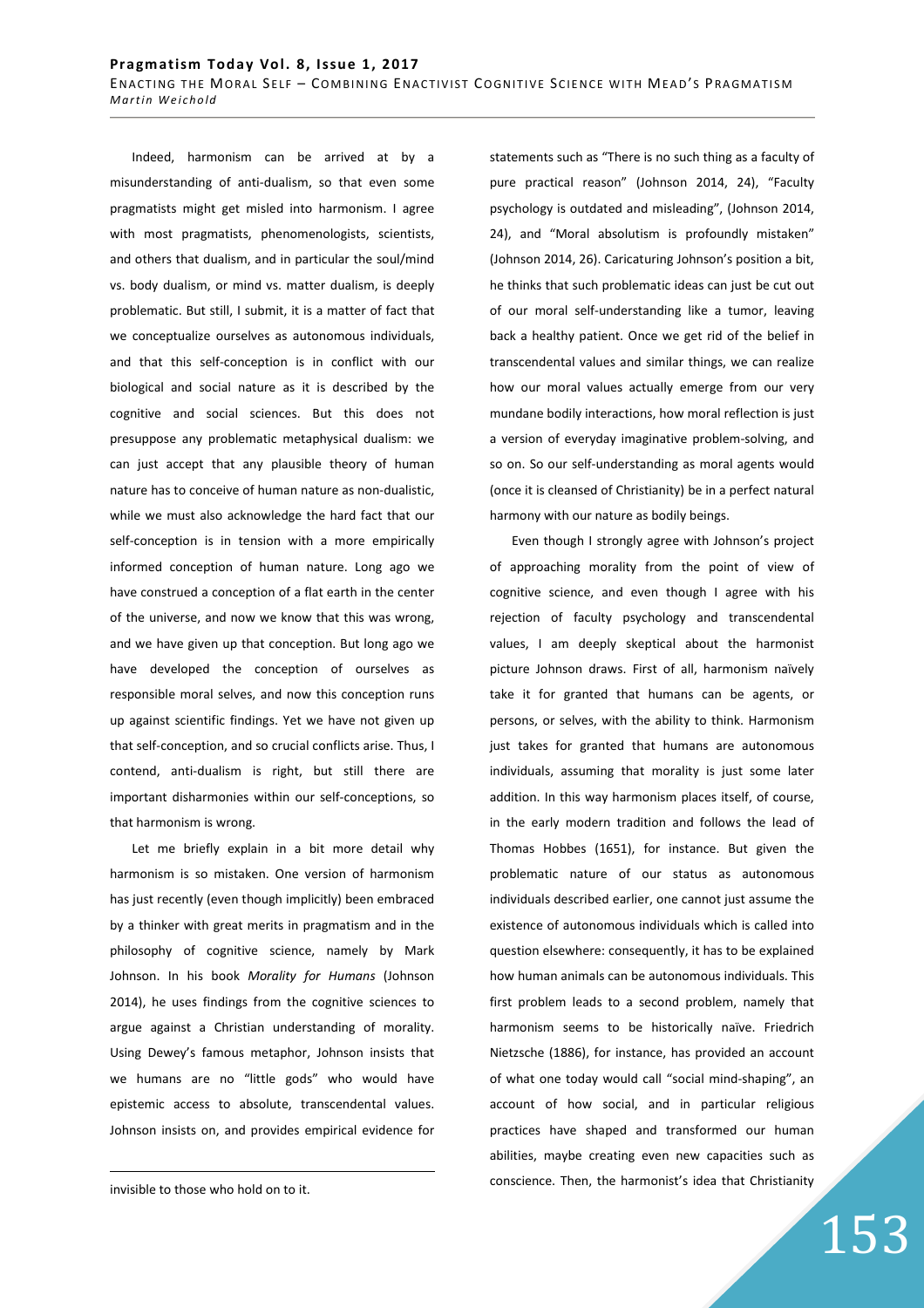can be just cut out from our moral practices would be naïve – it would have been the historic condition of the possibility of some of our moral capacities, and it would still be prevalent in our embodied habits for engaging in moral practices. Thirdly, harmonism is metaphysically naïve: clearly, a Cartesian metaphysical dualism of a *res cogitians* and a *res extensa* is metaphysically dubious. But a Platonistic conception, according to which the whole world is in natural harmony and is perfectly ordered, is metaphysically even more dubious. It must be acknowledged that our self-conceptions and our biological nature can easily be in conflict. And fourthly, harmonism is politically naïve. As Nietzsche and Foucault have pointed to, for instance, there are many dark sides to human nature, with social power relations suppressing many human beings. It might of course be right that Nietzsche and Foucault overplay these points. But likewise, it seems, harmonism underestimates them, painting an all rosy picture of humans as natural-born autonomous individuals, in harmony with themselves and with their natural place in a logically well-ordered world.

Consequently, one should give up harmonism. Antidualism is right: there is no mystical dualism in human nature. But likewise, harmonism is wrong: There is no mystical perfect natural harmony in human nature.

So we are back to where we were at the end of the last section: We find ourselves faced with a conflict between two important views of human nature, and we need a new account of moral selfhood to solve that conflict. In the next section, I will introduce enactivism as the first building block for a new understanding of moral selfhood.

# **4. Enactivist Cognitive Science**

154

This section introduces enactivist cognitive science as a first building block for construing a new account of moral selfhood, an account which is compatible with the findings from the cognitive and social sciences, but which avoids the naïve harmonist's assumption that humans are just autonomous agents. Enactive cognitive science is part of "4e cognitive science", which suggests viewing cognition as embodied, embedded, enactive, and extended. Enactivism is influenced by work in radical constructivism, hermeneutics, phenomenology, Buddhism, and neurobiology, and has been introduced by Francisco Varela in his book *The Embodied Mind*, coauthored with Evan Thompson and Eleanor Rosch (Varela, Thompson & Rosch 1991). Enactivism shares pragmatism's rejections of dualism, of representationalism, and of cognitivism. It also opposes the idea that human behavior is essentially guided by a brain which computes contentful representations; rather, the idea is that there are no contentful states in the brain, and that the brain is not the organ for thinking, just as the heart is not the organ for emotions (of course, there are no emotions without the heart and no thoughts without the brain). In a positive vein, there are at least two constructive ideas which are crucial for enactivism. One idea is that action is essential. But here, "action" is not to be understood as morally autonomous piece of behavior, carried out by a self-conscious human person with deliberate intentions and in the light of moral reasons. Rather, "action" here refers to bodily interactions with one's environment, interactions even simple animals such as bacteria are capable of. For instance, is has been suggested that at least most human behavior consists in such more or less simple bodily interactions (Hutto & Myin 2013). It has been suggested that action and perception shape each other, for instance that we perceive our environments in terms of action possibilities (Gibson 1979, Noë 2004, 2012). And it has been suggested that being in interaction with one's environment actually gives rise to the conscious experience we have (O'Regan & Noë 2001, O'Regan 2011). Today there are many different versions of enactivism, but this first idea is widely shared. By contrast, the second idea is less widely accepted, even though it is the idea which gave enactivism its name, and which is a key idea in Varela's original work: This is the idea that experience is always enacted, that is, made, or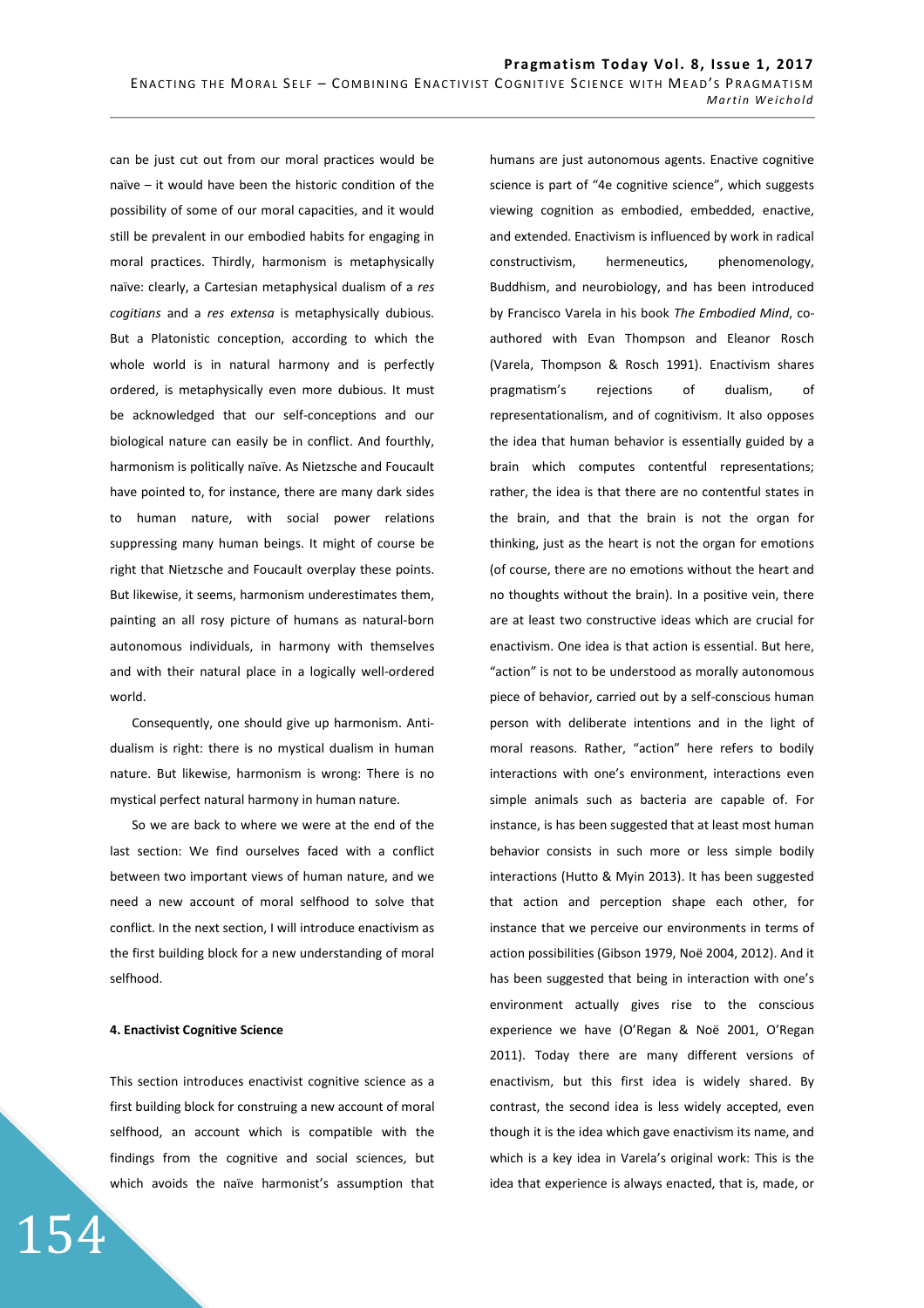brought about (Varela 1988, Varela et al. 1991). The idea is that it is wrong to suppose that we can truly or falsely represent within our minds a mind-independent, objective reality, which would continue to exist in the same way if the experiencing subjects were removed (so that Cartesian skepticism becomes a possibility). Rather, we only have the experiences we have because we are actively engaging our (mind-independent) environments against the background of subjective background conditions, and thus bring the (mind-shaped) experience of reality about. For instance, when perceiving a purple flower, we might naively think that the purplesness is just there in the outer world, and that we might represent it truly or falsely in our inner world. But enactivism would emphasize that the color experience is actually something we make, for instance because we have human eyes, have the color concepts of our culture, and are able to move around (Varela et al. 1991). By contrast, a person from another culture, or an animal from another species, might experience light of the same wave length as a different color. According to this second idea of enactivism, "making" experience, or making sense, is something which occurs all the time in any living being's life (cf. Thompson 2007, 2014).

In the following paragraphs, I will present what one might call "an enactivist account of basic agency". I will concentrate on basic animal action and a conception of an "enacting animal self" because this is what is most helpful for developing a new account of moral selfhood which is in line with cognitive and social science. I will combine enactivism with some ideas from ecological psychology and from the so-called sensorimotor theory of consciousness, and I will take the liberty to add a few new ideas.

A helpful start for developing an enactivist account of basic agency is to be found in Hutto and Myin's enactivist manifesto, where they write, as already quoted above: "the vast sea of what humans do and experience is best understood by appealing to dynamically unfolding, situated embodied interactions and engagements with worldly offerings" (Hutto & Myin 2013: ix). But whereas Hutto and Myin proceed by arguing against traditional theories, my focus here is more constructive. If one wants to develop a more elaborate enactivist account of embodied agency, one has to ask what "worldly offerings" are, how the dynamic "interactions" with them are to be understood, and how the embodied human agents are to be conceived of, if they are not Cartesian cognizers.

Drawing on work from ecological psychology (Gibson 1979), which is in turn influenced by Gestalt psychology and phenomenology (Merleau-Ponty 1942), I first propose a way to better understand the "worldly offerings". The key idea, which is shared by many authors from the traditions just mentioned, is that environments we humans find ourselves situated in when we are absorbed in our everyday routines do not consist of abstract objects like a 50 cm high, hard black block. Rather, we immediately perceive our environments in terms of possibilities of, and even demands for actions, seeing a chair as inviting sitting, or a glass of water as inviting drinking. While talking, one might get thirstier and thirstier, and the glass nearby might become a strong invitation to drink from it. According to Gestalt psychologist Kurt Koffka (1935, 7), "[e]ach thing says what it is […] a fruit says 'Eat me'; water says 'Drink me'; thunder says 'Fear me'." Less metaphorically, and following phenomenology (and recent cognitive neuroscience) one might call the action invitations experienced by embodied agents in interaction "solicitations". A glass of water, for instance, can solicit drinking from it. Deliberately departing from the established way of using the term, I suggest calling potential solicitations "affordances". For example, a fruit, which would be a solicitation for me if I were hungry, is no solicitation but only an affordance for me when I am not hungry.

Some thinkers working in the tradition of ecological psychology hold on to a strong realism about affordances, assuming that affordances exist in a mindor creature-independent way (Gibson 1979, Noë 2004, 2012). Other thinkers emphasize the importance of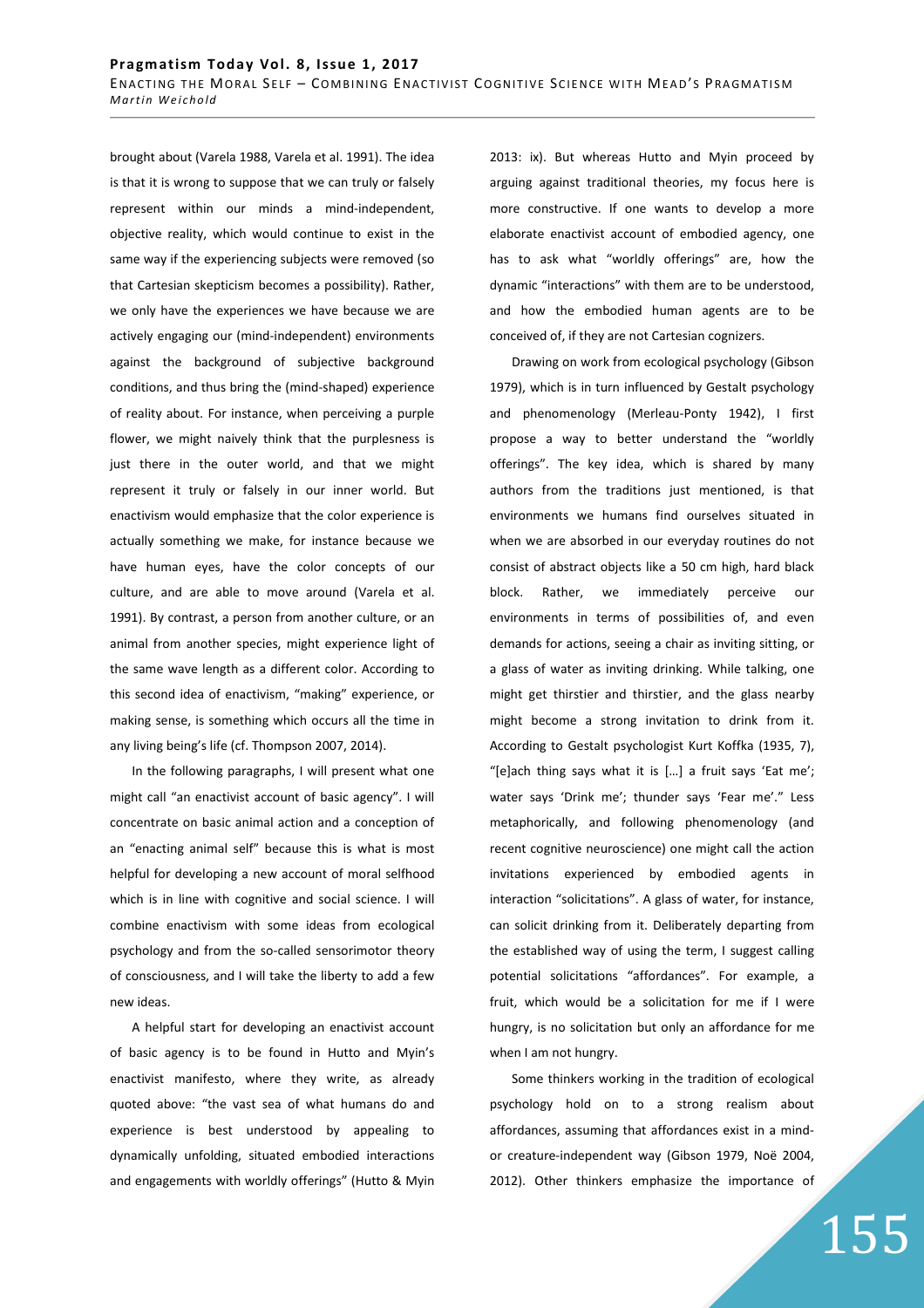animals' abilities for acting on particular affordances (Turvey & Shaw 1979, Rietveld & Kiverstein 2014). Now I suggest going one step further and combining the ecological theory of solicitations and affordances with the second, more ambitious idea of enactivism outlined above. Then, affordances would not exist mindindependently. Rather, they have to be understood as environmental relatum of an animal-environmentrelation. There are, I suggest, subjective background conditions of a particular animal which constitute that that particular animal can enact particular objective environmental features as solicitations. By analogy, a human animal (arguably) has to have the concept "purple" in order to enact light of a certain wave length as looking purple. Likewise, a human animal has to be able to digest milk, and be able to grasp a glass, in order to experience a glass of milk as a solicitation to drink from it. If this is so, it seems that there are many such factors that contribute to which objective situational factors are solicitations for a particular animal, for instance the animal's abilities, habits, expectations, moods, energy, and so on. To have a name for it, I suggest calling the subjective background conditions for enacting objective environmental factors as solicitations "acceptances". For example, a book on quantum physics is only an affordance for a given agent if she understands the basics of quantum physics – her ability of understanding quantum physics would be an acceptance in virtue of which the book would be an affordance in her world. A performance of an opera can be an affordance to attend it for an agent who has the habit of occasionally attending opera performances – her habit would be an acceptance in virtue of which the performance is an affordance in her world. "Affordances" and "acceptances" are then the names of the relata of inseparable affordance-acceptance relations. If this is accepted, at least for the sake of argument, it would – I suggest – allow for developing an anti-cognitivist conception of an embodied agent, or of an acting, active self. The active subject of embodied interactions would not be a ready-made, natural born

156

autonomous individual. Rather, the subject of embodied interactions would be a mere animal, a bodily organism, to be characterized by the entirety of its acceptances. In this way, a one cell organism could be an embodied agent when it swims towards nutrients, and its subjective contribution to the environmental interaction would consist in the facts that it enacts the nutrients as solicitations against the background of its acceptances, and that it reacts to the solicitation to swim towards the nutrients by swimming toward them. $8$  We can very well say that the self of embodied interactions is an enacting animal self, constituting a whole world of affordances against the background of its acceptances, acceptances which make it the self it is.

This notion of an enacting animal self is different from, but compatible with the phenomenological notion of embodied subjectivity. Drawing on work by Husserl and Sartre, Dan Zahavi (2005, 2014) has suggested that all our experiences and interactions carry a minimal trace of mineness, a non-thematic feeling that it is me acting. Certainly, we need such a feeling in order to act successfully, because we must be able to distinguish which changes in perception are the result of a changing environment, and which are the results of our own movements (Vosgerau & Newen 2007). But Zahavi's notion of embodied subjectivity is not concerned with the agent, the active element in minimal embodied interactions, and this is why the new notion of an enacting animal self is (I suggest) a very helpful addition.

Yet it is important to note that the conception of the enacting animal self is importantly different from other conceptions of selfhood: The enacting animal self does not have the reflexivity which normally associated with the concept "self" – the enacting animal self is not selfconscious at all. To explain: When an animal interacts with solicitations, it might of course have a minimal experience of mineness, a sense that it is it who is acting – that is, that it is an embodied self in the sense

 $\overline{a}$ 

 $8$ This proposal can also be understood as contributing to the important research on "primitive agency", see Frankfurt 1978 and Burge 2009.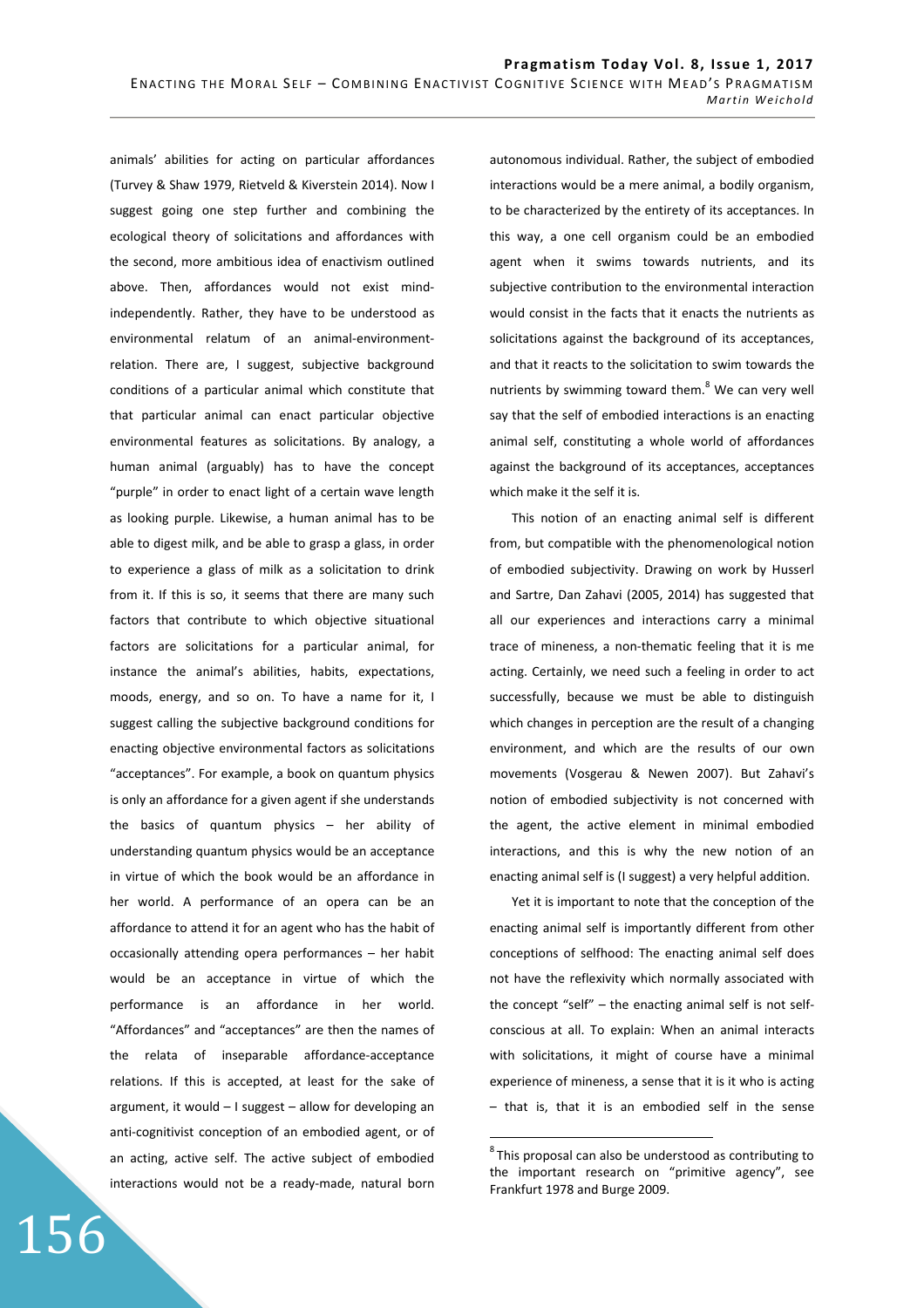described by Zahavi. But the animal does not know that it only experiences solicitations because it has enacted them. The animal only experiences invitations for action, but has no sense for what makes experiencing those invitations possible in the first place – the worldconstituting power of its acceptances.

This conception of an enacting animal self is based on an important distinction which is not made explicitly by enactivists, but which can be viewed as rooted in Varela's thinking: the distinction between the enacted contents of our experiences, and the mechanisms for enacting the contents. Departing from "radical" enactivists who, at least for "basic minds", argue against using the notion of content in the form of the truth conditions of propositions, I suggest that it is helpful to analyze all experiences as a having (often nonpropositional) minimal content. "Minimal content" is just meant to conceptualize the phenomenon that the world shows up as meaningful for us. For example, a solicitation can be the minimal content of an experience (cf. McDowell 2007, 2009). But this content would be different from the conditions of the possibility of the content, from the mechanisms for enacting the content. For example, we might experience a purple flower, but among the mechanisms for enacting this experience is that we possess the concept "purple", something we do not experience.

Turning to the nature of action, I suggest that action, as a biological phenomenon, consists in a dynamical interaction with solicitations. Action would be a constant sensorimotor loop of enacting some objective features of the current situation as solicitations, of reacting to them by doing what they solicit, of enacting new solicitations, and so on. For example, a dog might spot a squirrel and perceive it as a solicitation to chase it, and react to this solicitation by chasing it; on the way, the dog might spot another dog and perceive it as a solicitation to get in contact, and react by getting in contact, and so on.<sup>9</sup>

 $\overline{a}$ 

In order to be able to perceive and interact with solicitations, we have to have an implicit knowledge of so-called sensorimotor contingencies. Or this is at least the suggestion of the sensorimotor theory of consciousness which I propose to integrate at his point (O'Regan & Noë 2001, O'Regan 2011). A sensorimotor contingency is the law of how our motor movements relate to change in sensory input (O'Regan 2011). For example, the sensorimotor contingencies are different depending on whether one sees, hears, or tastes something, and on whether one hears a symphony or a bird. It seems obvious that we have to master such contingences in order to cope successfully with the physical world.

The outline of the enactivist view on basic bodily interactions might hold true even of a lonely bacterium which is the last of its kind. But it is important to note that there is sociality even at this level. As Shaun Gallagher (2001) has emphasized, there is the important phenomenon of primary intersubjectivity – for instance in affective bodily interactions of baby and mother. According to Gallagher (2009), primary intersubjectivity starts at birth, entails sensorimotor capacities for child– other interactions, and is found in neonate imitation, infant's interactive eye-tracking and discerning expressions of emotions.

This enactivist account of embodied interactions is, I propose, the first building block for a new approach to moral selfhood which is in line with cognitive and social science. It should be clear at this point that the enactivist account I proposed is not only compatible with the scientific findings mentioned at the beginning of this paper – the enactivist account even offers a conceptual framework for systematizing and integrating them. For example, the situational factors which have been found to influence behavior tremendously can now be conceptualized as affordances and solicitations. The many different unconscious "inner" factors which have

 $\overline{a}$ 

<sup>&</sup>lt;sup>9</sup> Of course, fully developing such a sensorimotor

account of action, and showing its advantages, is an ambitious task, which cannot be accomplished here (but see Weichold 2015: ch. 3).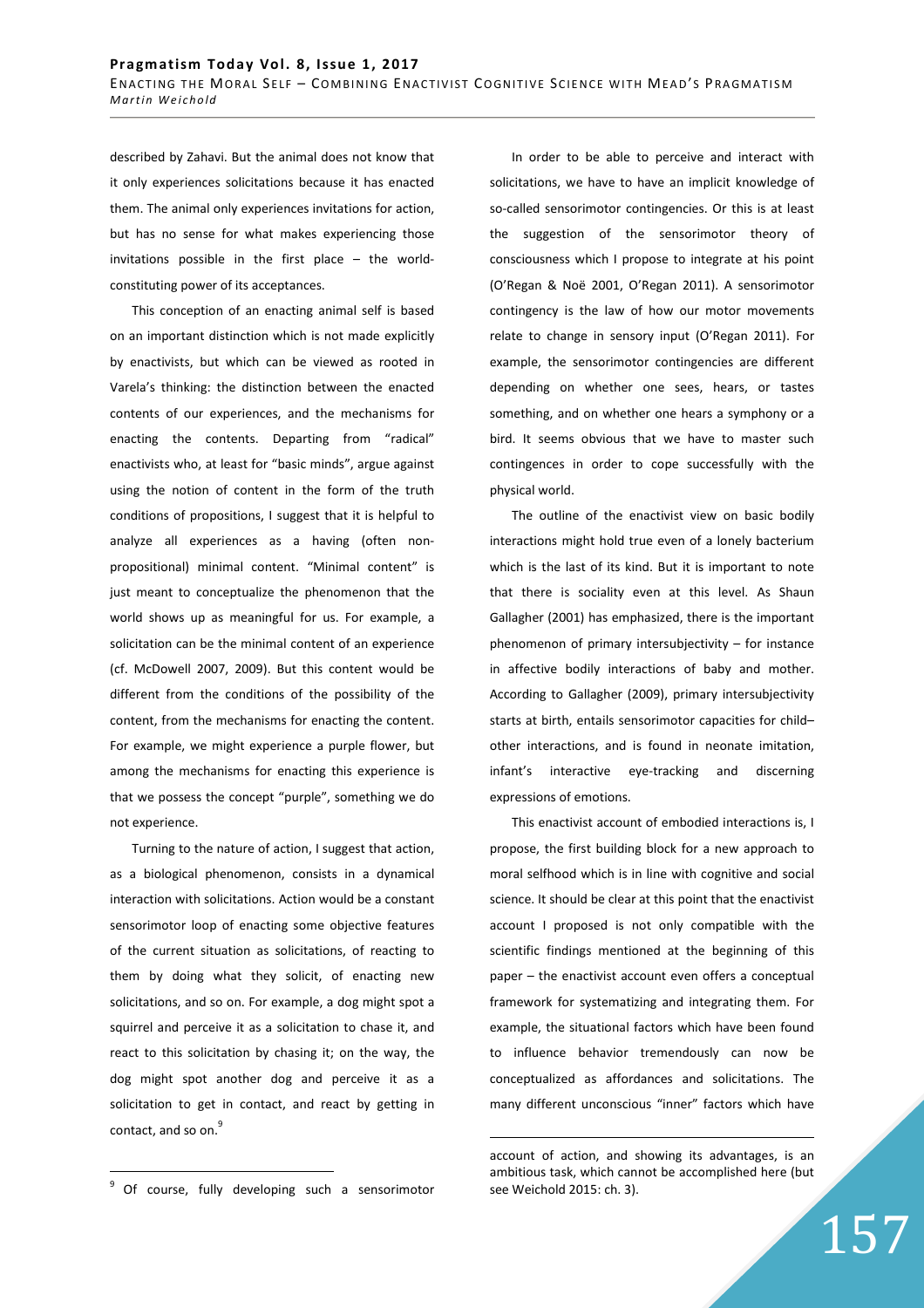been found to influence human behavior can be conceptualized as acceptances. The non-existence of a real autonomous disembodied individual self behind actions is no surprise for the proposed version of enactivism, because all what is needed for bodily interactions is an enacting animal self. Finally, the fact that most reason-giving is just a post hoc rationalization can be easily explained by pointing out that most interactions just consist in reactions to solicitations, and not in carefully carrying out plans resulting from conscious deliberation about moral reasons.

However, it is still essential for our everyday life that we do conceptualize ourselves as autonomous individuals who think about moral reasons, are responsible for their deeds, and can autonomously criticize the social order. This was part of our initial problem. And so far, it seems far from clear how enactivism should solve that problem, given that it does not seem able to make sense of our self-conception as autonomous individuals. What we need, I propose, is a further building block for a new account of moral selfhood – and this further building block is Mead's pragmatist account of social self-constitution.

### **5. Mead's Theory of Social Self-Constitution**

Mead is introducing an important new explanatory resource, namely society. But Mead is going further than others: Mead is not only interested in how two or more humans can make sense of their environment together ("participatory sense making") (de Jaegher & di Paolo 2007), or how humans understand others ("social cognition") (de Bruin & de Haan 2012), or how humans can intentionally cooperate as a group ("collective intentionality") (Searle 1990, Gilbert 1990). Instead, Mead is going much deeper by investigating how social structures constitute the individual self, and how social structures constitute individual action. According to Mead, there are no ready-made, natural-born autonomous individual selves who could later team up in order to construe a society – rather, it is the other way

158

around: It is social structures which transform human animals into autonomous self-conscious individuals (Mead 1934, 222ff.).

In this section, I will provide an own interpretation of Mead's account of social self-constitution. Most of what I say will be familiar and uncontroversial. Yet I will add a few new ideas and interpret Mead through enactivist lens. This, at least, will prove very helpful for construing a new account of moral selfhood. Moreover, it will be helpful for bringing out the innovativeness of Mead's position, which is easily missed, partly for systematic reasons. This is because it is difficult to correctly interpret Mead's claim that the self is constituted by society. In one interpretation, this would be correct but trivial: Surely, it depends on society that we are members of a family or citizens of a state. If this were so, however, society would only provide some social clothing for pre-existing autonomous agents. And this would not be an interesting hypothesis. In another interpretation, Mead's account would be false: If individuals are in their very being constituted by the social roles they play, we must ask who is doing the role playing, and who is engaging in social relationships. So claiming that society constitutes the beings which are necessary for society to exist would be circular. By contrast, I aim to provide an interpretation of social selfconstitution which steers a middle way between triviality and falsity, relying on the enactivist account of animal selfhood outlined above.

Mead starts where enactivism stops. Just like enactivism, Mead assumes that humans are essentially animals shaped by evolution, bodily biological beings which are in constant interaction with their environments (Mead 1934). Mead calls human organisms "individuals", but this should not mislead one to assume that Mead believes in the existence of natural-born autonomous agential moral individuals (Mead 1934, 1). The notion of an enacting active self might arguably be used for having a more concise conception of how Mead views our pre-social existence.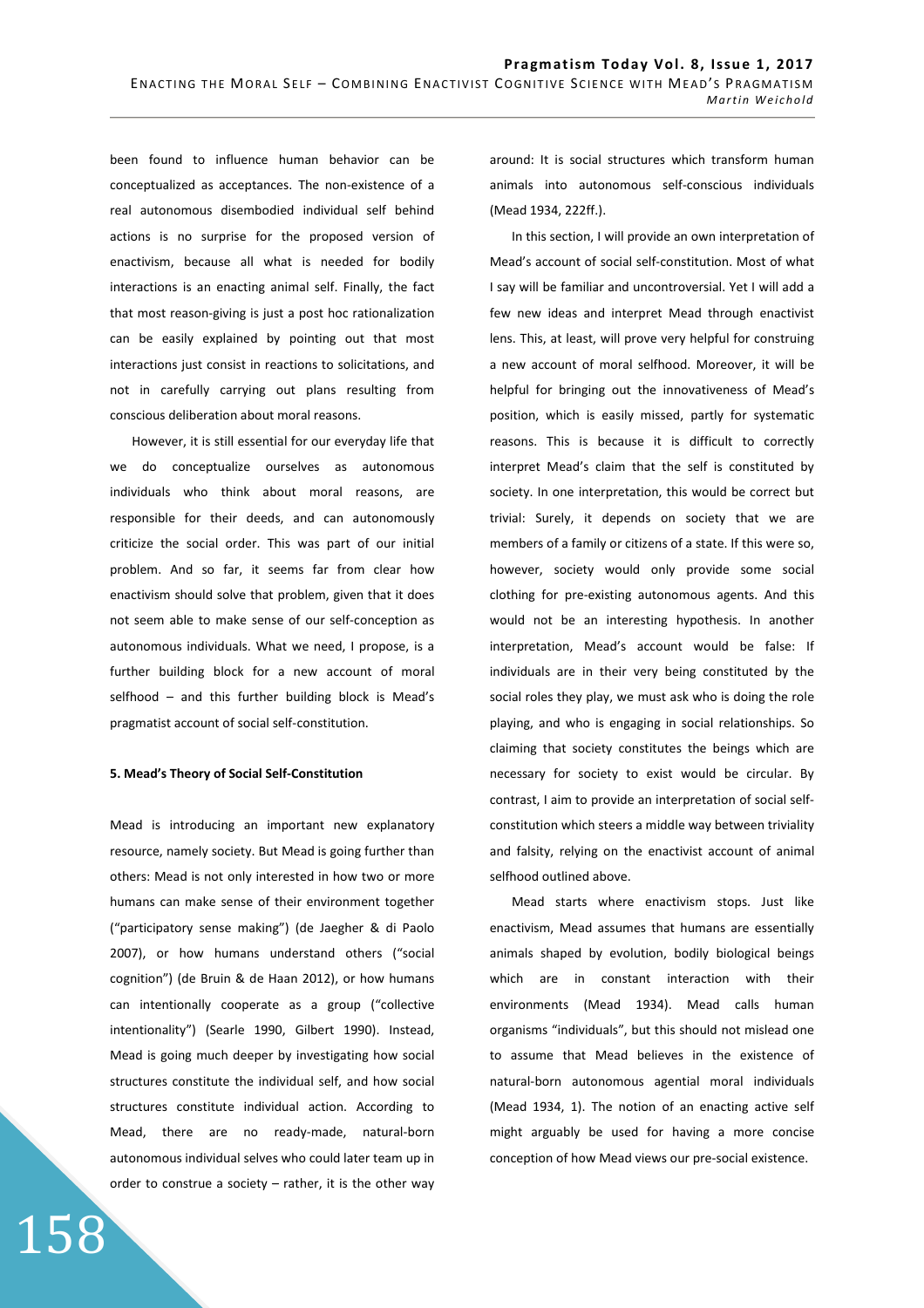Even the account of action implicit in Mead's writings (Mead 1934, Mead 1938) bears striking similarities to the enactivist account I have outlined. This is the case partly because Mead holds on to an improved version of behaviorism (Mead 1934, 2). But partly, I contend, this is also the case because Mead was a very careful observer of the phenomena of human existence. In any case, Mead suggested that human behavior essentially consists in responding to environmental stimuli (Mead 1934, 6). But which hypothetical stimuli a particular organism is sensitive to depends on subjective factors, which Mead conceptualizes as impulses and attitudes (Mead 1934, 5f.). Moreover, Mead thinks of behavior as constant interaction of organism and environment. Those ideas are particularly welldeveloped in Mead's *The Philosophy of the Act*, where he also put forward an action-oriented theory of perception. For example, discussing the example of seeing a penny, Mead (1938, 128) suggests: "We see the oval penny as round […]. A movement will give us the round penny, and there is the same entrance of the movement as that which we find, for example, in seeing the hammer as that with which we drive the nail. The percept is a collapsed act." At least if the matter is viewed from some distance, Mead's accounts of action and of action-oriented perception are very similar to the enactivist conceptions outlined before. Mead's stimuli correspond to enactivist's solicitations, and Mead's attitudes to the acceptances. If one zooms in, however, more subtle and detailed points of convergence and divergence become visible. But even though an elaborate comparison would be a promising philosophical project in its own right, this paper has to move on to discuss Mead's account of the emergence of selfhood.

As far as the nature of selfhood is concerned, Mead is most interested in the question how the human animal can become an object to itself (Blumer 1968, Blumer 2004: 57f.). In a way, it can be said that Mead has discovered a new philosophical problem here. According to the philosophical agenda of a Cartesian, there is just no problem of becoming an object to oneself, of thinking of oneself: A Cartesian thinker has just to turn his focus of attention inwards in order to have privileged epistemic access to its own nature as *res cogitans*. But if human beings are primarily animals whose attention is focused on the solicitations of the environment, and who have no sense for the subjective background conditions which contribute to the constitution of the experienced environment, we must ask how it is that humans can think of themselves as objects. An animal can perceive solicitations to flee, drink, and eat. But a human animal can also entertain the thought that he weighs so-and-so-much kilograms, that he would prefer to weigh 5 kilograms less, and that he therefore should not react to the solicitation of the chocolate cake over there. We are not only placed in an environment, we can explicitly think of our selves as objects placed in an environment; we can have explicit conceptions of who we are. We might think of our selves as friends, teachers, writers, or team-members – but the crucial question is how it is possible to think *of* our selves at all. How can human animals develop such an objective-self concepts? In a way, this might be understood as an empirical question to be answered by developmental psychology. Be that as it may, it is important that Mead offers an unusual and potentially inspiring new way of thinking about this question, a way of thinking which might guide future empirical research.

Mead's answer is that human animals develop explicit self-conceptions by playfully getting into social structures which transform the human animals' minds. Or, more precisely, the social structures transform the human animals' acceptances, and *constitute* the human animals' mind. We have already seen that there is a bodily primary intersubjectivity. But Mead contends that there is a whole new level of sociality once humans get themselves immersed in the world of language. Approaching the phenomenon of language from bottom up, Mead locates the origin of language in the usage of gestures, and in particular in vocal gestures. Analyzing Mead's account in detail would be a topic in its own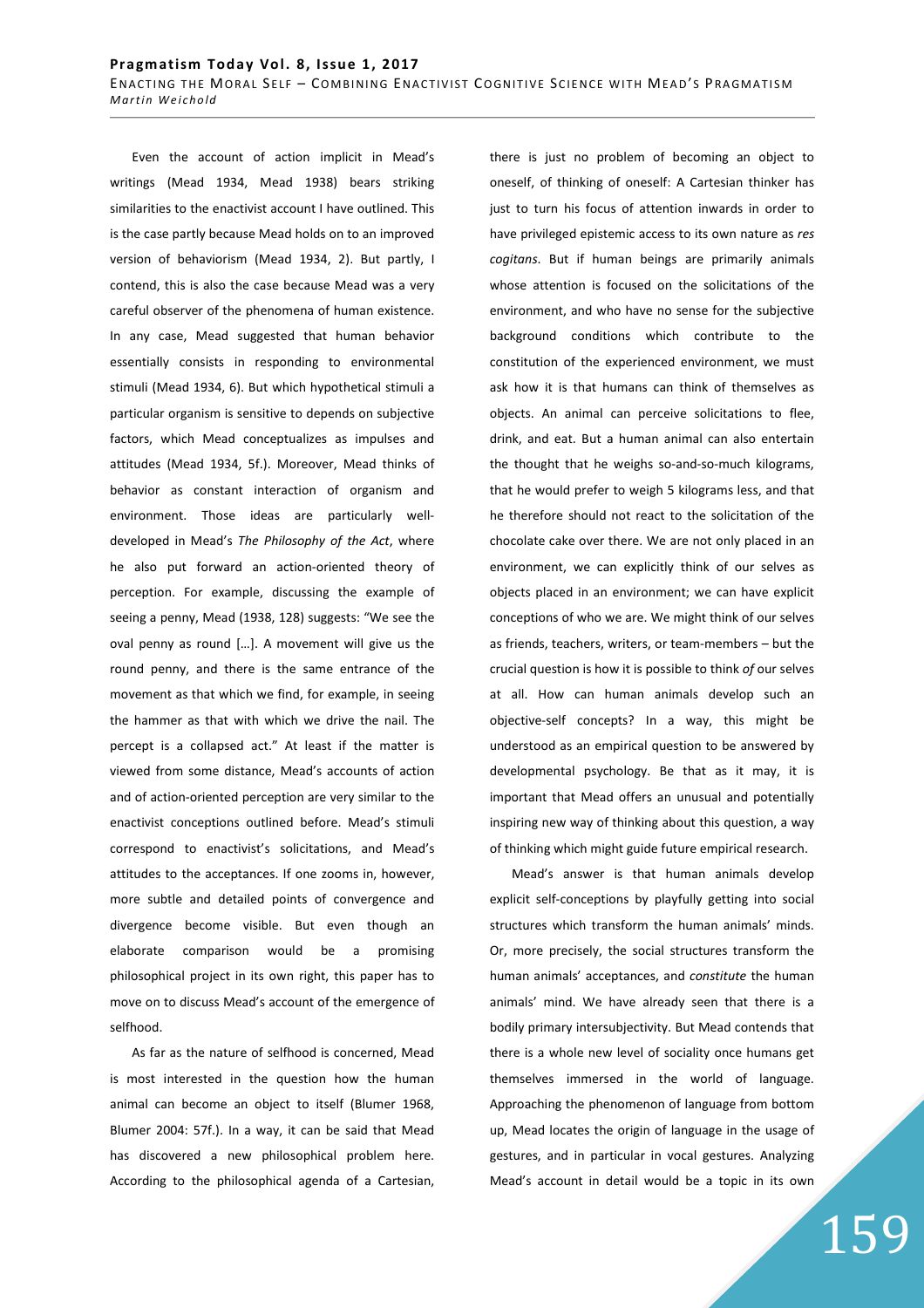right, partly because Mead might be seen as offering resources for a new account of the natural origins of linguistic meaning, an account which might be superior to, say, classical teleosemantic accounts. But in this context, it is necessary to make a long story short. For a small dog, a thunderstorm can be (minimally and prelinguistically) meaningful by being a solicitation for fleeing. Likewise, another, large and dangerously looking dog can be a solicitation for fleeing. But likewise, a large dog which looks ambiguous can become a solicitation for fleeing when the large dog does something, for instance when it snarls. And now, it is even possible that the large dog becomes a solicitation for fleeing when it makes a sound, for example when it barks intensely. But this last case is importantly different from the previous cases. For, the barking has not only a meaning to the small dog, by being a solicitation for fleeing. Rather, the barking also gets a new kind of meaning to the larger dog who hears its own barking: it can now realize that its own barking can make other dogs flee. So this is knowledge of what one can do with sounds – it is the knowledge of a social meaning, of what one can make others do by producing vocal gestures. The meaning of a vocal gesture consists in the social consequences of its usage – an account which brings Mead in the vicinity of Wittgensteinean thinking (cf. Wittgenstein 1953: §43). Then, this is how, very roughly, Mead thinks that more complicated forms of linguistic meaning arise from the more minimal forms of meaning in embodied interactions.

Using Wittgensteinean terminology for expressing a Meadian point, it can be said that human social life consists in playing language games (Wittgenstein 1953: §7). For instance, we play the language games of selling goods, of having a discussion, or of giving a talk. In these language games, the rules of the games define what moves in the games we can make: For instance, we can ask for a price, make an offer, buy a product, and so on. Moreover, different human animals have different functions and different social roles in these games, which define which moves in the game they are allowed

160

to make: The customer is not allowed to just carry away the goods she likes, and the shopkeeper is allowed to fix the price. In addition, there are often what one might call "materialized behavior settings": a shop is the place for the language game of selling, a room in the university the setting for academic discussions.

If this is on the right track, it would mean that we have to distinguish between two notions of action. On the one hand, there is embodied agency, the embodied dynamic interactions with a material environment which have been described before, and of which even primitive organisms are capable. On the other hand, there is social agency, the making of moves in language games, which requires the embeddedness in social practices. If this is true, even individual actions, such as buying a good or preparing a talk, are social affairs (cf. Gergen 2009).

As it has been suggested before, organisms learn to successfully perform embodied interactions by exploring their environments and by seeing what happens in response to their bodily movements, so that the organism eventually grasp the relevant sensorimotor contingencies. Now how do young human children who already master relevant sensorimotor contingencies go on to eventually make moves in language games? Do their brains grow capacities like "the will" and "reason", so that the children first become full-fledged agents, who then, in a second step, use their agency to engage in language games? But we have already seen that such a view does not find much support from the sciences, and we have agreed with Mark Johnson that such a presupposition of faculties is outdated. So I want to suggest an arguably more plausible explanation. The idea is that human animals not only have to learn mastering sensorimotor contingencies, but also to learn mastering sociocultural contingencies. Mastering a sociocultural contingency would mean to know which bodily movements count as movements in a language game, and which social consequences making those moves in the language game have (Weichold 2016). Using Mead's account of the meaning of vocal gestures, we can say that this is how a child understands the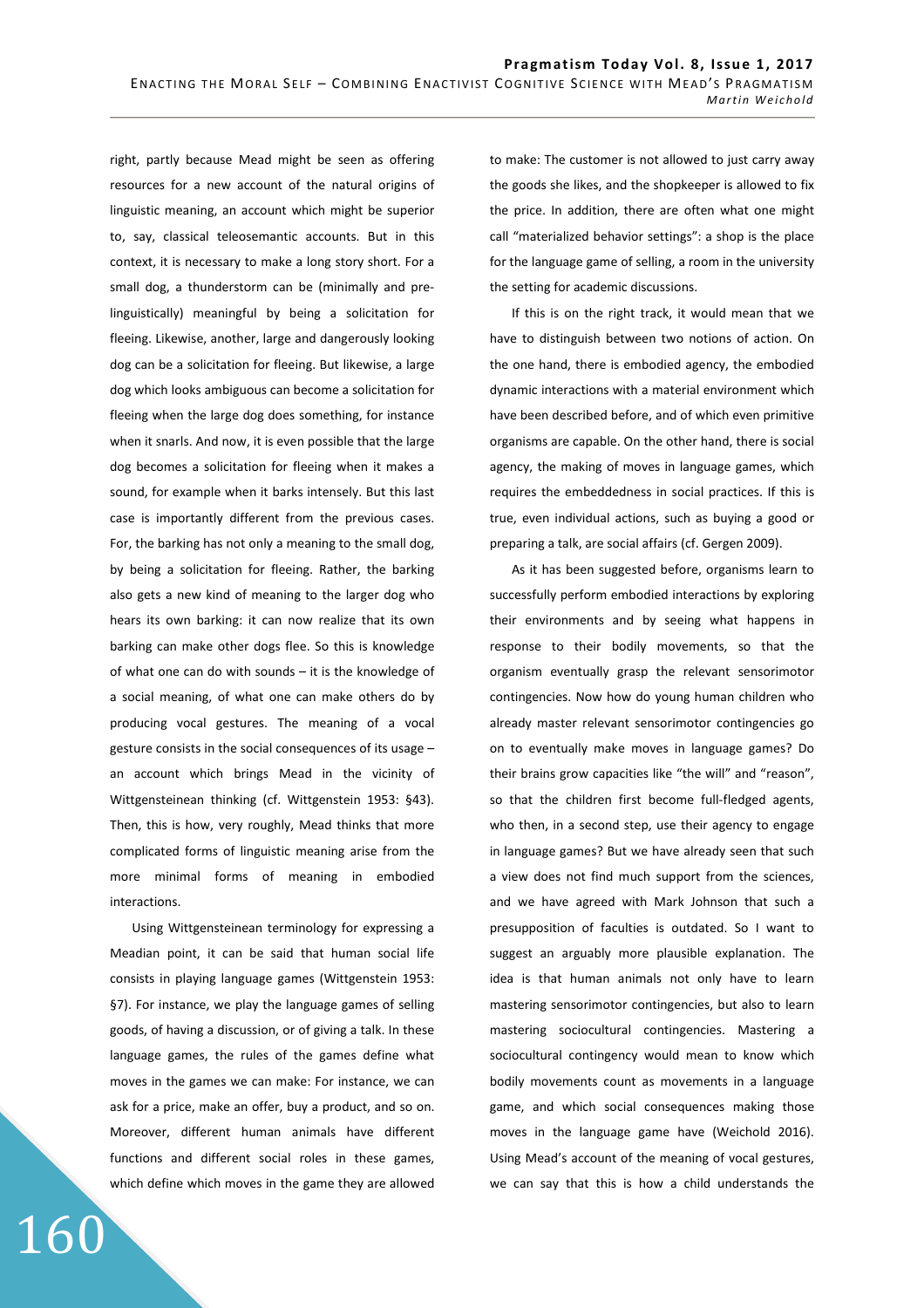meaning of the moves in language games. Obviously, learning to make moves in language games depends on social feedback, on what others acknowledge as counting as a move in a language game. And it suggests itself that young children learn to master such sociocultural contingencies by exploring their social environments playfully. Clearly, this "mastery" or "knowledge" of sociocultural contingencies is a bodily knowledge (like "knowing how" in an anti-intellectualist interpretation, cf. Dreyfus 2005, Noë 2005), and not a grasping of contentful true propositions (*pace* Hutto & Myin 2013, 24-32).

Consider a baby which already masters sensorimotor contingencies. It produces weird sounds which have no particular meaning to anyone. But then, by trial and imitation, the baby produces the sound "mom". The production of this particular sound suddenly has social consequences, and the baby suddenly receives attention and care in reaction. In this way, the sound acquires a meaning for the baby. It is a social meaning, depending on the social reactions of others. $^{10}$  In a similar way, we learn to play new language games throughout our whole lives. For instance, first year students at the university often do not know which kind of help they can ask for from their professors. So they have to try it out, and learn to master the academic sociocultural contingencies in virtue of being ignored, rejected, or helped, and being taken care of.

It is important that learning to play a language game necessarily goes together with a sense of one's own position in the game. We have certain positions, or functions, in the language games, and these positions define which moves in the game we should and are allowed to make. Those positions are our roles. Even though the idea of using theatrical metaphors for analyzing human life is already found in antiquity, and

 $\overline{a}$ 

even though the notion of a social role is already discussed in Confucianism and British Idealism (Bradley 1876), Mead has to be credited for making this important concept prominent in philosophy and social theory. Most of the time, we play roles such as being a friend, daughter, teacher, or sports team member. For example, when we are in a shop, we might play the role of a customer, and in this role, we can make the moves of buying a product, or making an inquiry about a good. But singing a song, just eating a product, talking to the shopkeeper about the meaning of life, and many other things are not legitimate moves in the particular language game.

Importantly, which precise moves in a game we can make depends on which moves others allow us to make, on how they see us. One can only grade papers if there are others who accept the grading as legitimate, who see one as occupying the role of a teacher. And what exactly others allow us to do also depends on how interesting, smart, rich, or noble-born others take us to be. Consider one and the same new philosophical idea which is once proposed in a talk by a famous American professor, and once by an undergraduate student. It is not unlikely that the professor is praised for brilliance in exploring new ways, whereas the undergraduate will be blamed for departing from orthodoxy. So the American professor will think of herself as a genius afterwards, while the undergraduate might think of herself as a mere beginner. $^{11}$  Then, this should show: Who we are depends on who others take us to be. $^{12}$  Our positions in the games of life depend on which positions others take us to have, which positions we think others view us as having, and which positions we implicitly accept. In a way, this is a boiled down, social enactivist version of Hegel's master-slave-dialectic. And so it might now be

 $\overline{a}$ 

161

 $10$  Based on work from Michael Tomasello (2016), one might say that *human* animals possess a *higher degree of shared attention* than other animals – and this higher openness for social learning is what enabled humans to develop an unparalleled world of culture.

 $11$  Let us assume for the sake of the argument that the American professor and the undergraduate student show equal skills in defending the idea against objections.

 $12$  Even the following, more complicated version is true: Who we take our selves to be depends on who we take others to take our selves to be.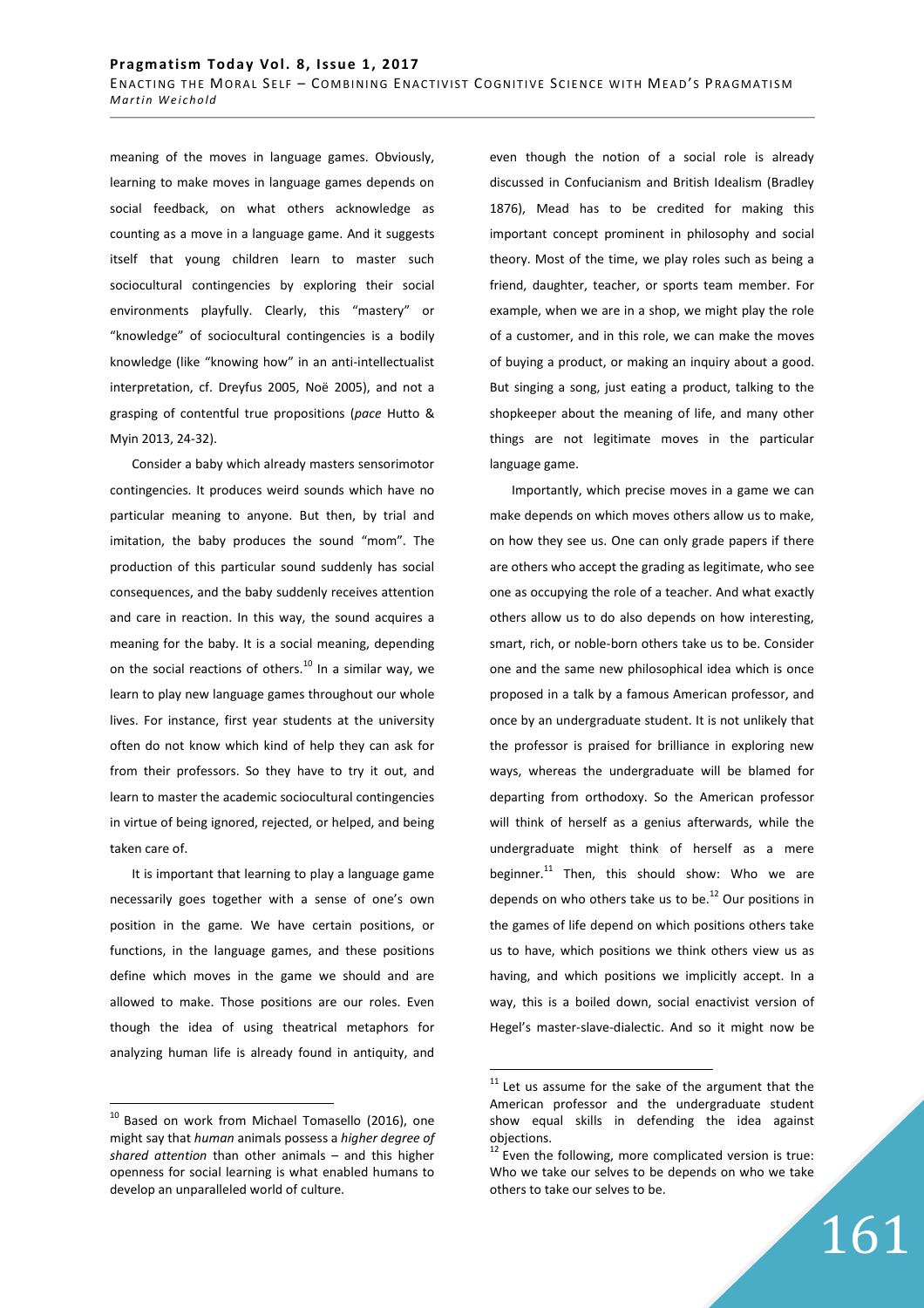tempting to say that we can only recognize our selves in the eye of the other. But this would be too weak, because others *constitutes* our selves in the first place, constitute that we exist in the social world at all.

This is why Mead suggests that we have to take the role of the other in order to have an objectified conception of ourselves (Mead 1934). I have to put myself mentally in the shoes of the shopkeeper to see myself as a customer, and to put myself in the shoes of a student to see myself as a university teacher. However, often we have already internalized the attitudes of the others, and then it might be enough to just hear one's own speech: When I hear myself having to beg for a small favor, I understand that my position in social space is inferior to the position of the other. When I hear myself giving instructions, I understand that I have a higher position.

Mead suggests that children develop such an objectified conception of their selves by playfully engaging in role play and by taking the attitude of others towards themselves. In the first stage, the "play" stage, children just playfully explore different roles. But later, children move on to a second stage, the "game" stage, where they grasp all the relevant sociocultural contingencies of a particular game. In reference to children, Mead says: "In that early stage he passes from one rôle to another just as a whim takes him. But in a game where a number of individuals are involved, then the child taking one rôle must be ready to take the rôle of everyone else" (Mead 1934, 151).

In the further development, children even develop the conception of the so-called "generalized other": "The organized community or social group which gives to the individual his unity of self may be called 'the generalized' other.' The attitude of the generalized other is the attitude of the whole community" (Mead 1934, 154). The idea is that we understand the rules of the whole game, of the whole social institutions, and can abstract away from particular others. We might then have a sense of being a teacher independently from which particular students show up, or of making an

162

academic proposal independently from whom exactly is in the audience.

This, then, is how we develop an objective conception of ourselves. We acquire a sense of being someone, of existing in and having a position in social space, through others treating us as being someone. Our sense of being someone solidifies once we master whole games and play more or less fixed roles. And by the time, we can abstract away from particular roles and particular others, and think of our selves as being particular persons who can play this role or that.

If we interpret Mead creatively, this is also, roughly at least, how we acquire our self-conception of being autonomous individuals. We are playing games such as making moral demands, criticizing and changing social norms, and distancing ourselves from certain social roles (cf. Mead 1934, 168). Abstracting away from the details, this shapes our conceptions of being persons: we now think of ourselves as autonomous individuals.

By providing this account, Mead also offers a highly unusual and very innovate conception of selfconsciousness. Self-consciousness is no longer understood as the most private thing, something a Cartesian subject knows with first person authority once it turns its gaze of attention inwards. Rather, selfconsciousness is a public affair. It is the consciousness of a conception of oneself which one has developed by abstracting away from one's social positions which, in turn, are constituted by how others treat and see one.<sup>13</sup>

Having an objective conception of oneself, and having objective conceptions in general, open up the possibility of interacting with oneself. In a kind of inner dialogue, a human animal can now, so to speak, talk to herself, and regard her own thoughts as solicitations to

 $\overline{a}$ 

 $^{13}$  In other words, the consciousness of one's selfconception is genetically constituted in social interactions, is occasionally socially confirmed or disconfirmed, and is often a consciousness of how one would interact with the generalized other. But still, it is possible to think, at one very moment, (in a public language) a particular thought, the content which no one else will ever find out.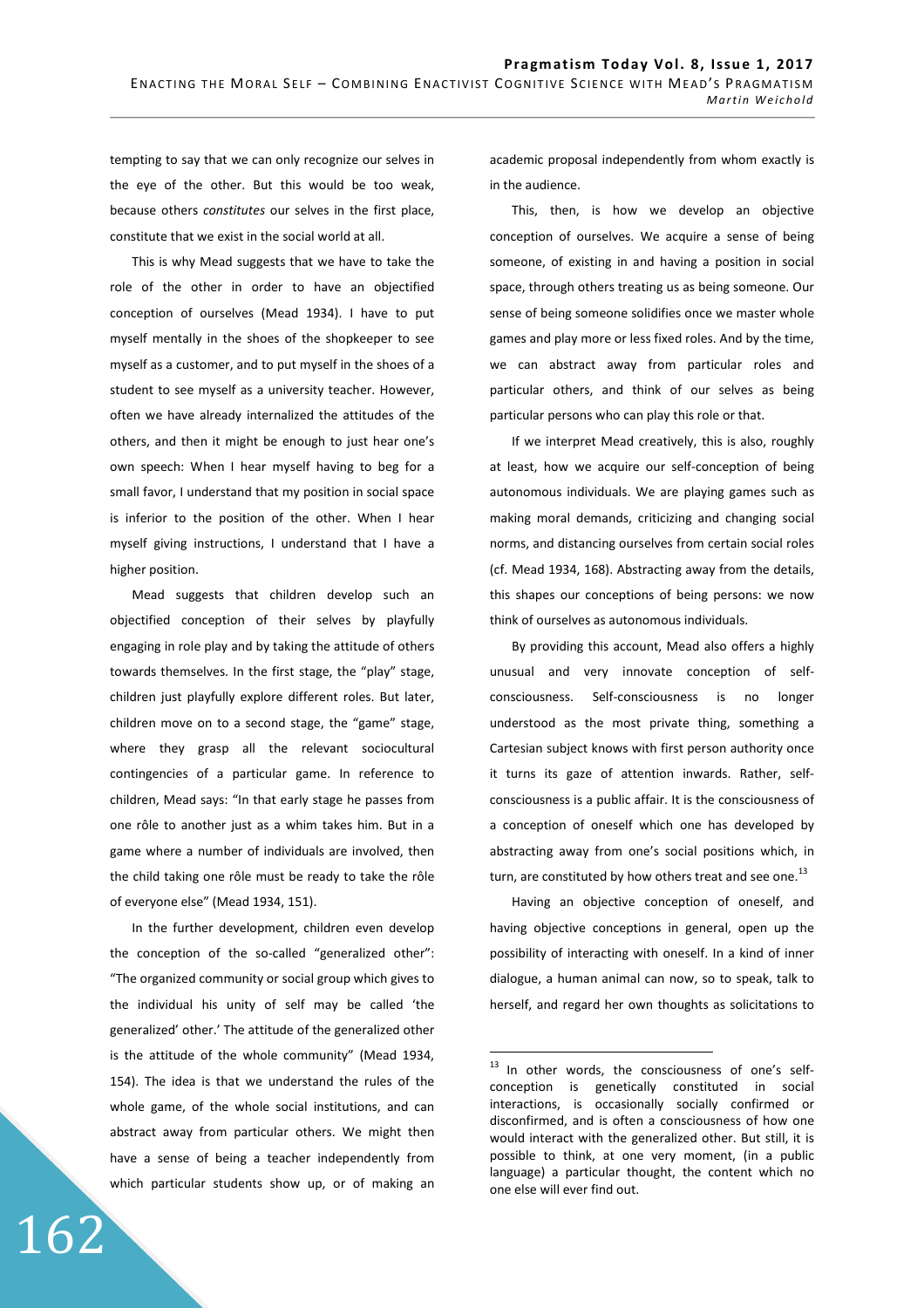respond to. Obviously, this internalization of external practices may give rise to a rich inner life, and to delayed but more considerate reactions to environmental solicitations. Such an inner interaction is of course representational, but if representations are conceived of as special and extraordinary phenomenon, this is in line with enactivism.

Mead's account of the self can be regarded as a very helpful contribution to the literature on selfhood. Mead shares with no-self positions the rejection of a Cartesian autonomous self (Metzinger 2003, Albahari 2006). However, Mead would insist that it is still important that we have an objective conception of our selves. Mead's position is very well compatible with accounts of embodied selfhood (Zahavi 2005, 2014). However, Mead's position goes much further, and is thus a necessary complement. Moreover, Mead might agree with narrative accounts that we develop a unified outlook on our lives by telling stories about our selves. But this already presupposes that we have an objective conception of our selves. Mead's account is thus also a necessary complement to narrative accounts, explaining how we can be objects to ourselves.

But even though Mead's account social selfconstitution seems to be so promising and powerful, it still cannot provide the whole story about moral selfhood. To see that there is a very important problem still waiting to be solved, I will discuss one last issue, namely Mead's prominent distinction between "I" and "me". Mead makes this complicated statement: "The "I" reacts to the self which arises through taking the attitudes of others. Through taking those attitudes we have introduced the "me" and we react to it as an "I"" (Mead 1934, 174). Obviously, the term "me" refers to our objectified self-conception which has developed in the light of how we think others see us. But what Mead exactly means with the "I" has created much puzzlement in the literature (cf. Cook 1993, cf. Lewis & Smith 1980). This is so, partly because Mead also emphasizes that we human beings can play our roles in new, creative, surprising, and characteristic ways, and because he explains this fact with reference to the "I". So is Mead, under the label "I", resurrecting the classical autonomous individual? However, this would run against all the findings from the cognitive and social sciences, against enactivism, and against Mead's own intentions.

Acknowledging that this is a complicated and controversial matter, here is a simple interpretation of what Mead might have meant with the "I" and the "me" (an interpretation sharing central ideas with the interpretations from Hans Joas (1985) and Gary Cook (1993)). On the classical Cartesian account, the self is subject and object at the same time: it can effectuate action in virtue of its mystical agent causal powers, and it can be an object to itself in virtue of its mystical selftransparency. Now Mead has provided a non-mystical, social account of the self as object. This is his account of the "me". However, the question has not yet been answered how the self can be a subject, how we human beings can be active, how it is possible to act in light of our self-conception. Mead's notion of the "I" can be considered as an attempt to solve this problem (cf. Joas 1985, cf. Cook 1993).

However, Mead-scholars such as Hans Joas and Gary Cook have emphasized that this view leads to problems: For instance, Cook (1993, 55) emphasizes that Mead holds that the "I" can be immediately experienced – but then, the "I" would not only be the self as subject, but also the self as object. Moreover, Joas (1985, 88f.) emphasizes that, at least at an early point in Mead's intellectual development, there is a tension between Mead's idea that the "I" can be immediately experienced, and his idea that the "I" is socially constituted.

Now I wish to suggest that those (apparent) problems can be avoided if my enactivist notion of an enacting animal self is brought into play. After all, the enacting animal self is a notion of the self as a subject. Yet the enacting animal self is not socially constituted (even if it can be partly socially transformed). Moreover, it is not immediately experienced (apart from the minimal sense of mineness discussed above), and is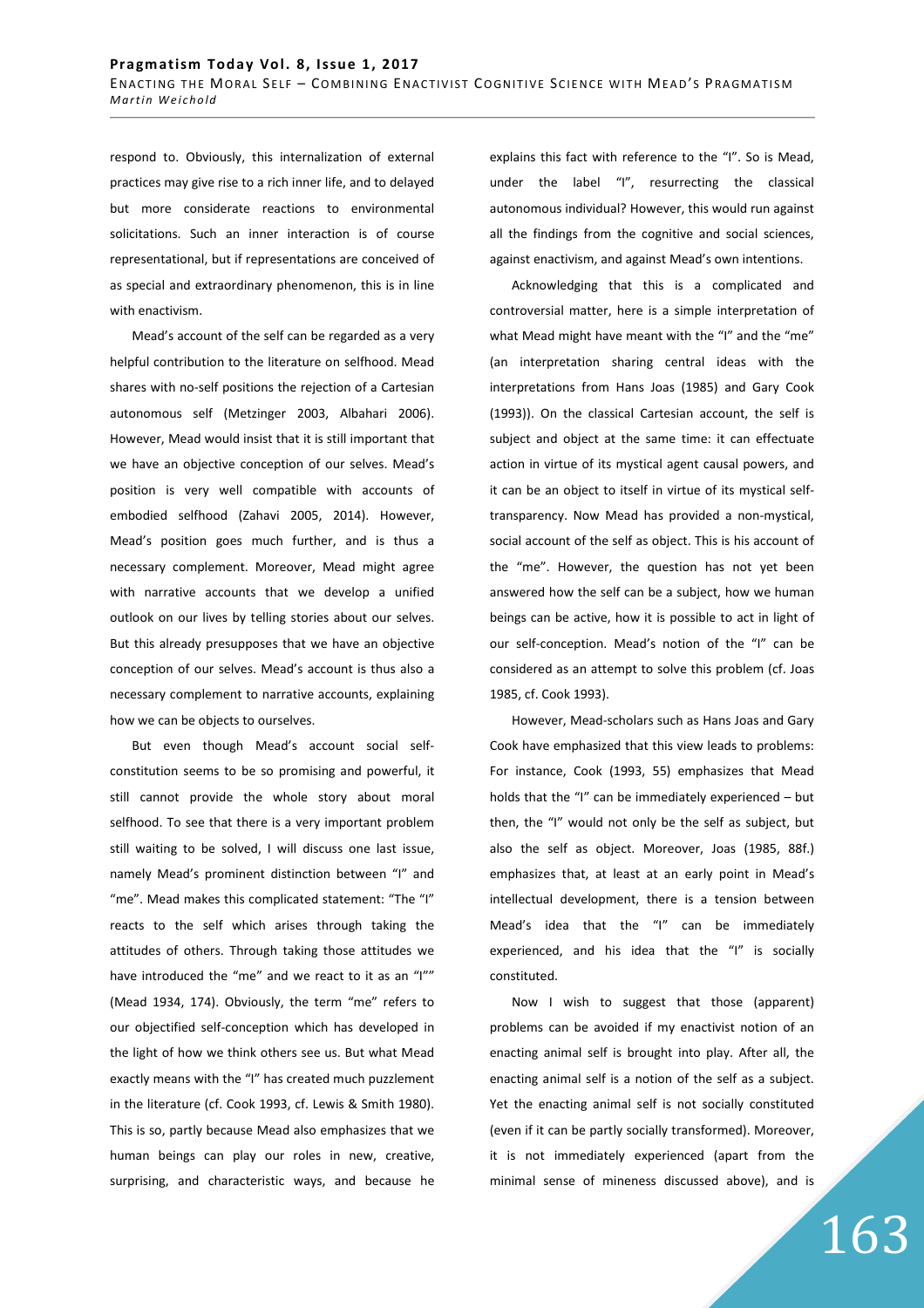instead the un-experienced condition of the possibility of experiencing. Against this background, the notion of an enacting animal self can do the job the "I" is assigned to do – namely, having an anti-Cartesian conception of the self as subject –, while it can at the same time avoid the problems Mead's notion of "I" has in the textually faithful interpretations of Cook and Joas. Consequently, I propose the charitable interpretation of understanding Mead's "I" as the enacting animal self. The idea is then that human action always consists in interacting with solicitations against the background of acceptances. This can explain how human animals can be active. Human beings are active in virtue of being enacting animal selves.

Moreover, the conception of an enacting animal self might explain how we human animals can play our roles in new, surprising, and characteristic ways, even if there is no such thing as a creative spontaneous autonomous individual. Importantly, interacting with the world shapes our mind, and thus how we look back at the world (Bourdieu 2000); interacting with the world transforms our acceptances. Now we always act against the background of acceptances, and our acceptances have been shaped in long histories of interactions with different material and social environments. Moreover, we bring different biological pre-conditions to the interactions. So, everyone has different acceptances, and thus enacts her world differently. This is, very roughly at least, why everyone plays her role more or less differently, and how surprising and new interactions can arise. Social structures enable us to become persons in the first place, but they do not preclude individuality. And this explanation is very well in line with Mead's ideas, in particular if the "I" is interpreted as enacting animal self.

Yet even if this is on the right track, the current analysis of moral selfhood is not yet complete. For, enactivism and Mead both suggest accounts of self- and world-constitution. Both suggest that our environments, and our self-conceptions are enacted, made, constructed, brought about. But this runs vehemently

164

against the realistic spirit which is so important for our everyday self-understanding. In our everyday practices, we do not think that we are autonomous individuals in virtue of being recognized by others. Rather, we think that we just are autonomous agents with a particular personality, in virtue of our inner nature. We think that our environments are just out there, and are not enacted. And we think that our selves are just in here, and are not constituted. So how can this strong mismatch between the enactivist-constructivist spirit and the realism in our everyday practices be explained? Since realism is so important to our everyday selfunderstanding as moral selves, solving this problem is essential for developing a new conception of moral selfhood.

Thus, one further and final building block is needed, a building block which consists in a more complicated combination of enactivist cognitive science and Mead's pragmatism …

# **6. The Game of Selves**

According to Mead's social enactivism, we human beings construe an objectified conception of our selves as distinct autonomous persons by abstracting from the roles others tread us as having in language games. But in our everyday social practices we do not think of our selves as construed, constituted, enacted self*conceptions*. Rather, we think that we just *are* autonomous individuals. Our everyday social practices contain strongly realist conceptions of self and world. Consequently, it has to be acknowledged and appreciated that enactivism and Mead's account of social self-constitution strongly depart from common sense. Any other judgment would mistake the radical nature of enactivism and of Mead's account.

In this section I aim to complete the new social enactivist account of moral selfhood by showing how a more complicated combination of enactivist cognitive science and Mead's account is superior to common sense, and by explaining how it can even explain the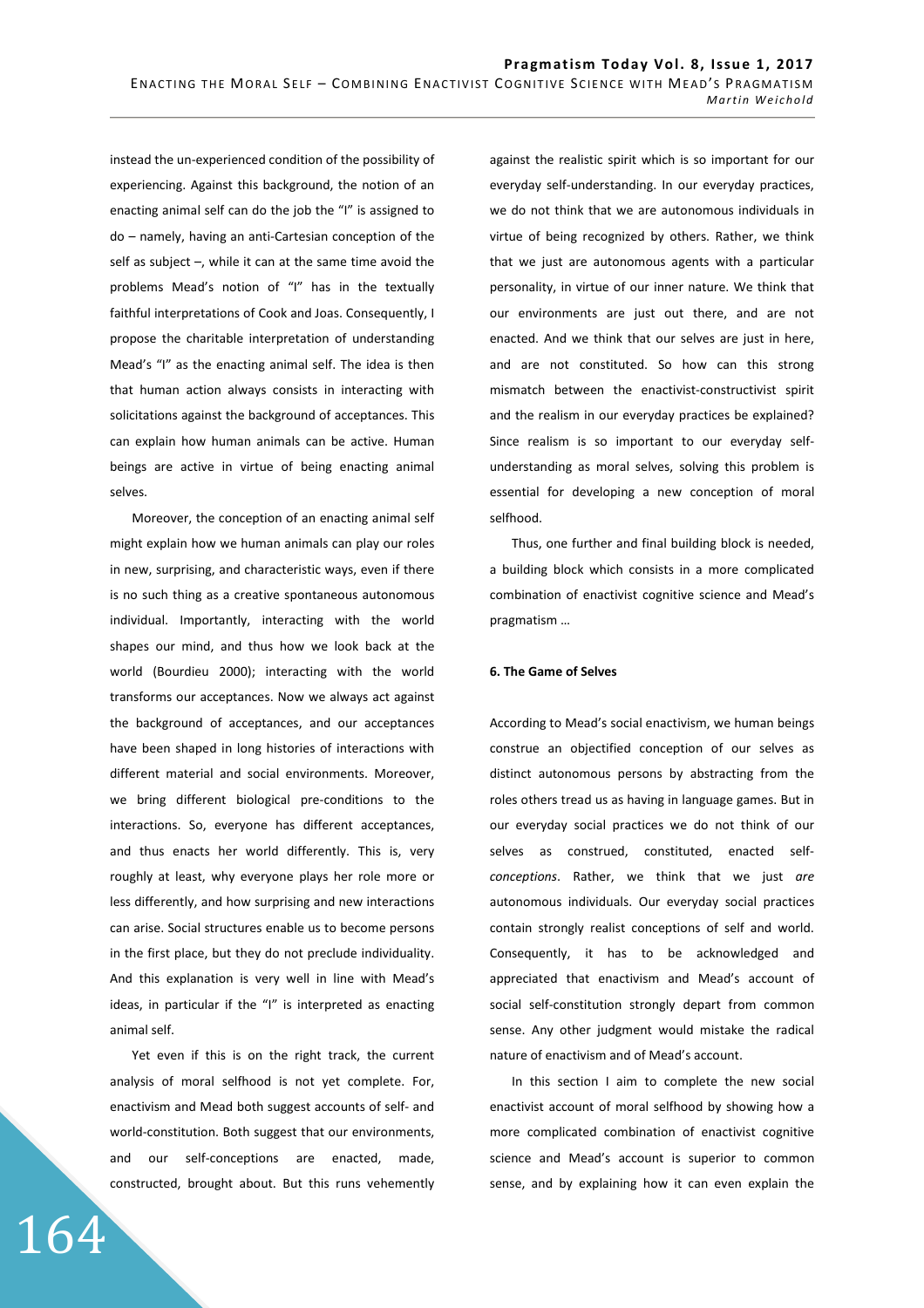emergence of the realism in our common sense selfconception. To do so, I will start with rehearsing three important ideas which have already been alluded to.

The first idea is that Mead emphasizes that children go through the stage of play and the stage of the game in order to learn how to properly play their roles in serious language games. As described earlier, Mead suggests that children first playfully explore what it is to play a role, and then later learn to cope with the rules of organized games, understanding the interconnection of all the roles involved in the game. Today it is widely agreed upon, not only in Vygotskyian psychology (Vygotsky 1978), that playing is essential for a healthy development of personality. But most people might have the intuitions that in time, children learn to distinguish funny games from serious reality. But how does this crucial step happen? What exactly do children "realize"? Is this realization a momentary insight? Now, I want to propose a different view: We humans never stop playing. Our social reality is essentially nothing but an assembly of language games. Of course, the language games which make up our lives have existential importance, and might earn us the money we need to survive, or might be essential for achieving the life goals we might have set for ourselves. So we are often playing our roles in the essential language games not with a playful attitude, but rather with seriousness and a sense of existential gravity. Then, I propose, children do not suddenly "realize" a metaphysical reality behind the social games, but are rather trained to eventually play certain language games with a more serious attitude, and to not treat the relevant language games as funny games.<sup>14</sup> This view, after all, would fit very well with Wittgenstein's insistence on the importance of language games (Wittgenstein 1953), with Friedrich Schiller's insistence on the importance of play for being a human being (Schiller 1795), with Mead's account of the

 $14$  Of course, there is work in educational science on how this transition from playing to having a sense of "reality" takes place – see, e.g., Winnicott's *Playing and Reality* for a psychoanalytical perspective.

 $\overline{a}$ 

development of children (Mead 1934), and with Johan Huizinga's famous anthropological thesis that human culture originated from playing games (Huizinga 1938).

The second idea is the importance of the unconscious. This importance has already been mentioned in the description of the empirical findings in the beginning of the paper, and already Mead, being familiar with Freud's work, acknowledged the existence of an "unconscious self" (Mead 1934, 163). But it is important to appreciate how deep this idea goes: It implies that we humans might have no sense at all  $-$  at least not from introspection or a reconstruction of our intuitions – of the biological and social conditions of the possibility of our experience. We experience the world and our self-conceptions in a realistic fashion, but we have no idea about what actually gives rises to that experience. One might thus speak of "the transcendental unconscious".

The third idea is my enactivist distinction between the enacted content of our experiences and the mechanisms of enactment. For instance, we might have an experience of purple, but no sense that this experience is enacted, amongst other things, because we have certain (human) eyes and because we possess particular culture-relative color concepts.

Now the three ideas can be drawn together. I will start with an analogy. We might view the game of chess from outside: Then, we see how the game has evolved during the centuries. We see that playing the game only works because different players collectively accept the same rules. And we see that certain pieces of wood count as king, queen, or bishop. But we might also view the game from within, so to speak, and then there are no pieces of wood which *count* as kings, but just kings, and no rules which are valid because they are agreed upon, but rather plainly legitimate and illegitimate, and good and bad moves. Now I suggested that our enculturated human life essentially consists in playing language games. Enactivism and in particular Meadian social enactivism explain how our interactions with material and social environments really work, and how

165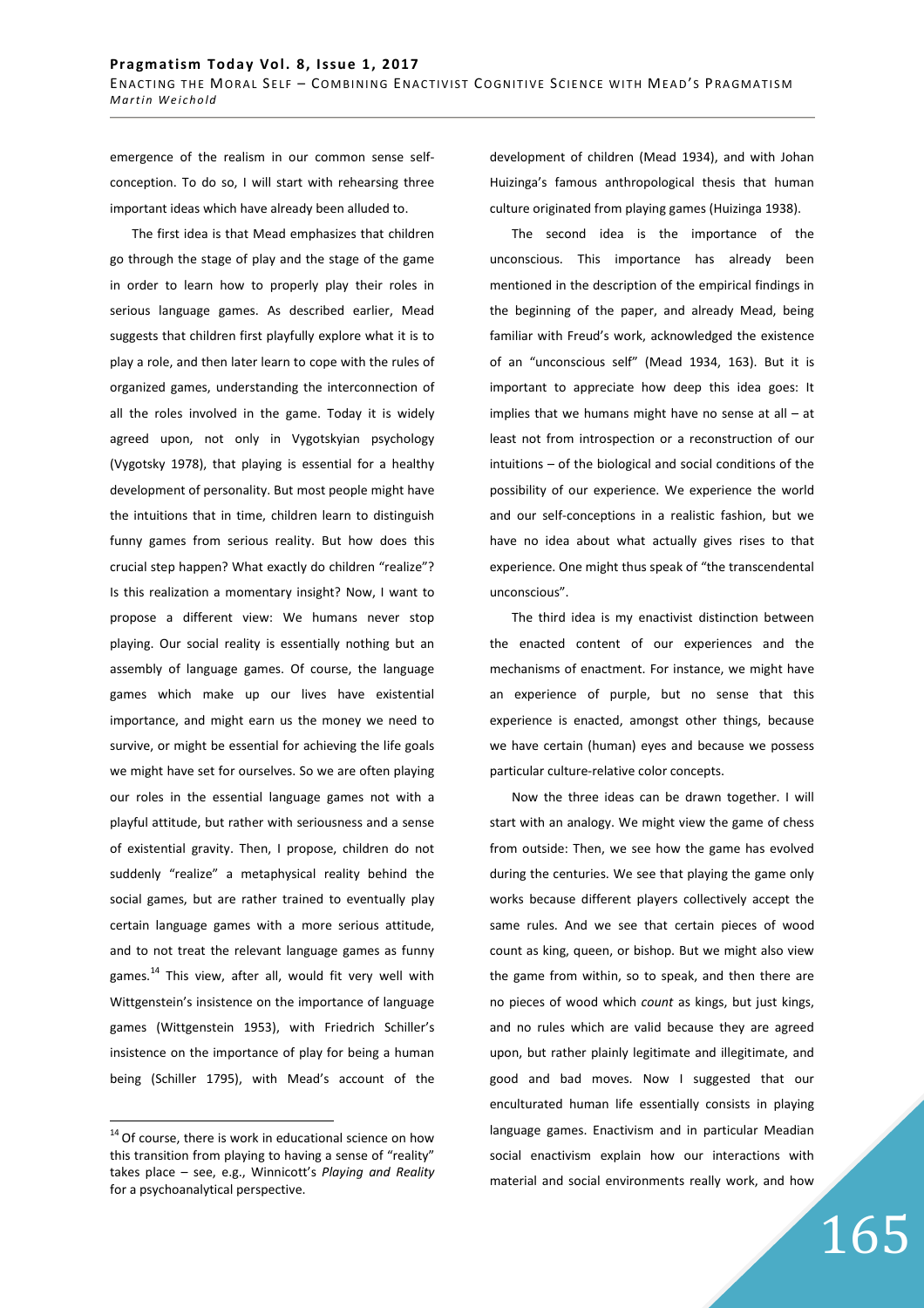we gain our roles in language games. But once we are fully immersed in the language games, we experience our selves and the world *from within the game.* 

Roughly, our "view from within" emerges like this: Others treat us as and count us as being autonomous individuals, or moral agents, or persons with a distinctive personality. We thus learn about our position in social space, learn which moves in language games others allow and expect us to make. We then develop an objectified self-conception, abstracting more and more form particular social roles and viewing our selves against the background of the generalized other. We become used to having this self-conception, our acceptances undergo a social transformation, and this shapes what we experience. We *embody* our social roles and experience reality from the point of view of our roleconstituted identities. We start experiencing our selves in terms of the roles we play, as friends, teachers, and moral agents. And then, by the time, we start believing that we just are what we experience our selves to be. We reify our self-conceptions. However, as it should be clear, this way of thinking completely misses the real enacting conditions of our experiences: the acceptances, the sensorimotor and sociocultural contingencies and the constant social interactions. We might be experts in knowing how to master sensorimotor and sociocultural contingences, but we have no sense for our own mastery. Naturally, we are unconscious of the unconscious background conditions for enacting the experience of reality. So we end up believing just in what we see, and not in what makes this seeing possible. We then believe in an objective mind-independent reality with objective, eternal moral laws, and we take our selves to be autonomous individuals with libertarian free will, agent causation, autonomy, reason, and an inner moral compass. We start living in a kingdom of ends, in a noumenal world – but this noumenal world can now be recognized as a game world.

In one way, this self and worldview is an illusion, and in another way, it creates a new reality. It is an illusion from the point of view of philosophy and the cognitive

166

and social sciences. After all, we are not really autonomous individuals, given both the evidence from our existential experiences and from the controlled experiments from the sciences. For instance, in our everyday practices we might believe in agent causation and think that we can make decisions without any causal preconditions. But this would be plainly wrong (cf. Pereboom 2007). Of course, philosophy and the sciences are also social practices which formulate their theories from particular points of view. But still, those views are more informed than our everyday self-conception; they take into account controlled scientific findings and our human experiences, and are developed by careful argumentation. Moreover, the content of the philosophical-scientific view is more stable than our everyday self-conception: It holds for all animals at all times that their actions consist in dynamic interactions with solicitations. By contrast, our everyday selfconception is radically contingent in the sense that it would be non-existent if human animals had not started to develop culture in the last few hundred thousand years, and that it would be entirely different if the cultural evolution had been different in the last 3,000 years (or even in the last centuries, insofar as rather new ideas such as individual autonomy are concerned).

But at the same time, our self-conception as autonomous individuals is – I contend – not a mere epiphenomenon. Of course, the self-conception (so to speak) pretends that it is the whole story about moral selfhood and human agency; it pretends that action is to be explained solely with reference to autonomous individuals. This is wrong: What really goes on is to be best explained in terms of embodied interactions with material and social solicitations. But still, the belief that we are autonomous individuals is causally efficacious and plays a role in those interactions. The explicit conceptions others have of us really influence how they treat us, and the explicit conceptions we have of our selves really influence how we interpret our roles. In this sense, we are the beings we are because we play our selves.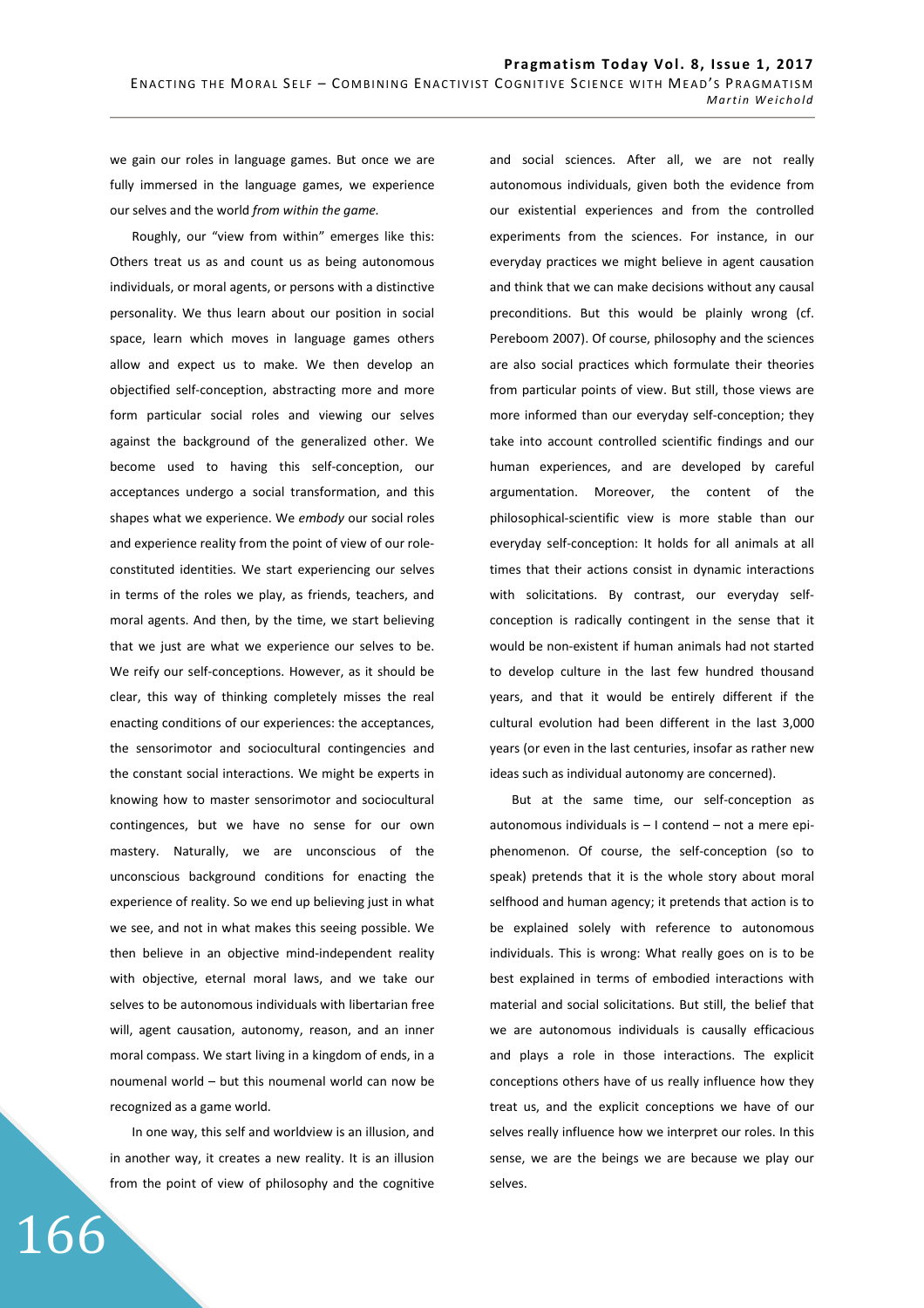There are many ways in which our real-life interactions are influenced by our self-conceptions as autonomous agents with distinctive personalities. For instance, if we have a strong sense of being a creative and independent person, we might interpret our roles, as speaker at a conference for example, differently, and propose more independent ideas. If we believe in objective moral laws and in our being on the right side, we might be more willing to criticize others. If we believe that we have in-born moral rights, we might find ourselves ill-treated in certain interactions. So even if we are no autonomous individuals in reality, believing that we are can bring about much criticism and conflict, which can be a productive element for social change. The other way around, interactions which go well, and being particularly well-treated, might let us develop a high sense of our selves. A famous rock singer, for instance, might reify the enthusiast reactions of his fans into believing that he, as a matter of fact, is a particularly worthy and extraordinary person.

Against this background, it becomes visible that the enactivist meadian account developed here is very much in line with Mead's position, but goes beyond it. Like Mead, the account suggested here holds that we human beings are socially shaped animals, which are likewise capable of reflective thinking and self-control. However, Mead does not appreciate that we conceptualize ourselves as pre-social, autonomous individuals with free will in our everyday practices, and that this is contradicted by findings from the cognitive and social sciences (which largely did not yet exist at Mead's time). Consequently, the critical element of the present proposal – that our self-conception in the game of selves is in one sense an illusion – is missing in Mead's account. Enactivist cognitive science and Heideggerian and Bourdieuian theories might thus be better resources for developing this aspect.

To sum up: We are autonomous individuals only in the game of selves, just like certain pieces of wood are kings only in the game of chess. We believe that we are pre-social autonomous individuals. But we have this belief only due to social interactions, by going through the stages of role play and the game, by learning how others see and react to us. The self is born in social space, but it denies its origin.

This social enactivist proposal then connects up to the received literature in interesting ways. Firstly, it allows steering a middle way between eleminitivism (Churchland & Churchland 1999) and realism about our folk-psychological self-conception (Fodor 1983): $^{15}$  Taking ourselves to be autonomous agents is an important game which enables many important social institutions such as holding people responsible.<sup>16</sup> And secondly, the proposal allows steering a middle way between classical theories which hold that human beings are autonomous persons, and post-structuralism theories which take the autonomous subject to be "dead" and think that social interactions are to be explained in terms of social power. The proposed account suggests that we are no autonomous agents in reality, but that playing autonomous agents is an important game which really makes a difference to human life.

In this sense, the proposal finally offers a new account of moral selfhood, an account which is in line with the empirical findings from the cognitive and social sciences discussed at the outset. We human beings are at root human animals, but we become more by social role play, by receiving a position and a self-conception in the game of selves.

Importantly, this new understanding of human beings as role-playing animals does not leave everything as it is. By contrast, it can sharpen our eye for the many disharmonies, tensions, frictions and conflicts in human nature – disharmonies which are of tremendous existential and ethical importance. In the next and last

 $\overline{a}$ 

 $15$  Of course, Fodor is a realist about representations, content, and mental states, but is just not interested in topics such as selfhood and autonomy.

 $16$  In this sense, my proposal is also different from Daniel Dennett's "intentional stance" view (Dennett 1991): According to my proposal, we do not just *see* certain events as intentional actions from an intentional stance, as Dennett would have it. Rather, we also *play* the roles of intentional agents.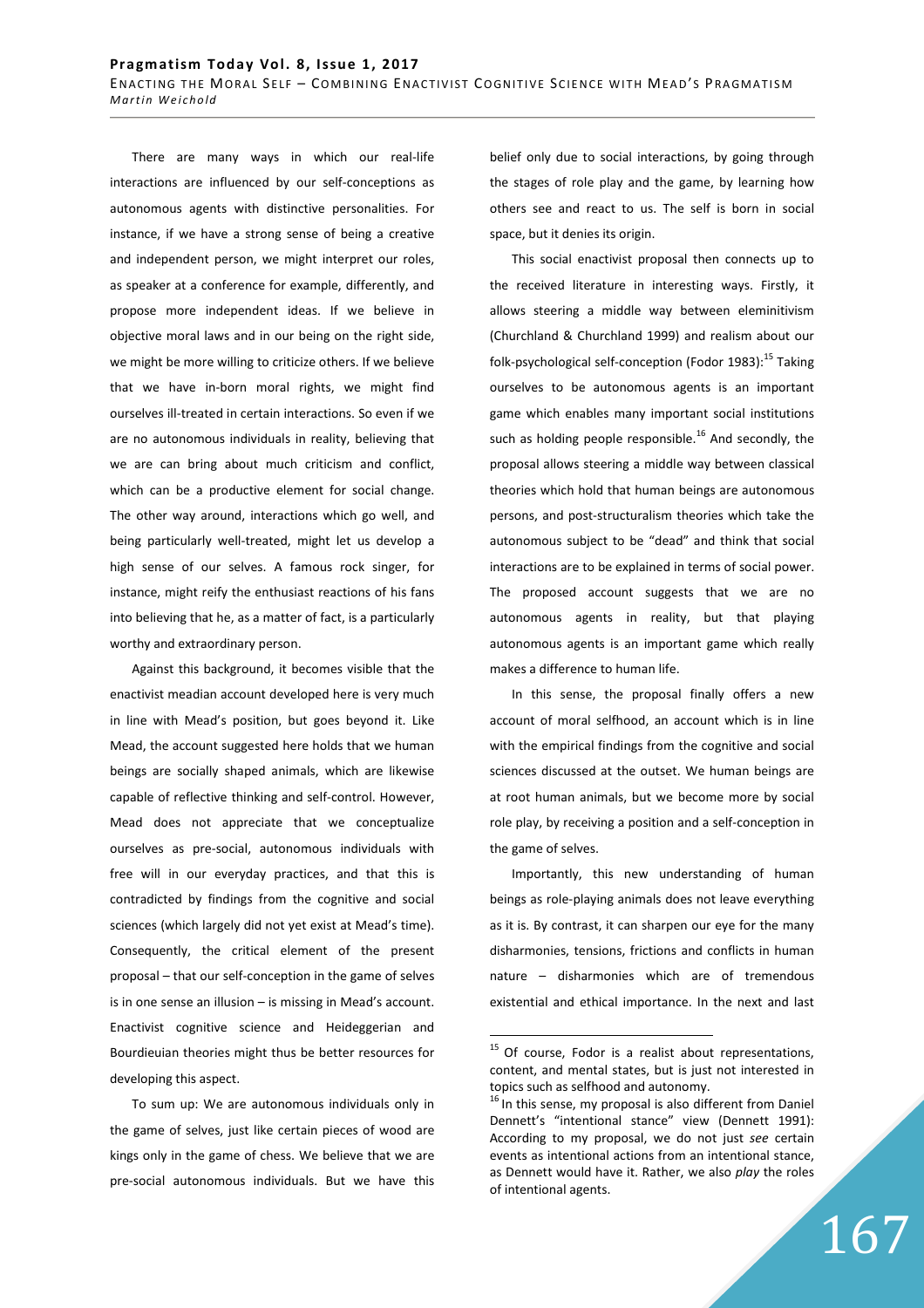section, I will briefly point to some of those crucial disharmonies, in order to give a sense of the important implications of the new social enactivist account of moral selfhood.

### **7. Unity and Disharmony in Human Nature**

This paper started with showing how two views concerning human nature are both important for us, but in conflict with each other. Meadian social enactivism has shown a path for reconciliation: We can think of human beings as human animals who play the roles of autonomous persons in the game of selves. But even though this allows for conceiving of human nature as unitary, this proposal makes intelligible and visible that our human existence is by no means harmonious. Referring back to the earlier discussion about harmonism, the social enactivist account proposed here is both anti-dualist and anti-harmonist. In short, it is perfectly compatible with each other that humans are animals and that humans play games (like many other animals). But our human animal nature is often in disharmony with the *content* of our self-conceptions within the game of selves. In the following paragraphs, I will first discuss the unity of human nature and then point to the disharmony in human existence.

I started developing the Meadian social enactivist account neither from a scientific reductionist analysis in terms of neurons, nor from a naively realist analysis in terms of autonomous persons. Rather, as enactivists and phenomenologists would have it, I started from an analysis of human beings as biological organisms. Enactivism and Mead's account of social self-constitution have shown that there is a natural biological and cultural way from understanding humans as biological organisms to understanding humans as role players with objectified self-conceptions. The social role play transforms our acceptances in part, so that we are essentially enculturated beings. There are neither different parts of the soul (as Plato thinks), nor different substances of human nature (as Descartes would have it) nor different

168

layers (as Dreyfus (2005) and Husserl (1989) would have it). Thus, according to the account on offer, human nature is unitary.

But this unity in human nature very well compatible with the possibility of disharmony. For, the content of the game of selves can be different from how things really are. Our self-conceptions can be in tension with our biological nature. For example, a person might start thinking of himself as Superman; still, he cannot fly once he tries. But of course, conceptualizing oneself differently from how one is in a biological sense can also sometimes be a good thing and change reality. If we are not born as autonomous individuals with human rights, responsibility, and self-control, it is certainly a tremendous cultural achievement to treat each other as if we were such autonomous individuals (cf. Margalit 1996). For instance, even if we do not have libertarian free will, believing that we do, and that we will be held responsible for our deeds, can really increase our selfcontrol (cf. Nietzsche 1886). In any case, the important point is that the unity of human nature is compatible with disharmonies between our real biological nature and the contents of our self-conceptions.

Indeed, there are many such disharmonies – at least, if the social enactivist point of view suggested here is adopted. For instance, consider the nature of reality. Immersed in the game of selves, we think that there is an objective mind-independent reality which is equivalent to the reality we experience. But from a philosophical point of view (informed by social enactivism), we know that the reality we experience is something enacted, something brought forth against the background of unconscious conditions. Consider the nature of the self. Immersed in the game, we think that we really are the particular autonomous persons we take ourselves to be. But from a philosophical point of view, we are just sense-making animals whose self-conception is constantly reconstructed and modified in the course of social interactions. Consider personal identity. Immersed in the game, we take ourselves to be one and the same person from birth to death. But form a philosophical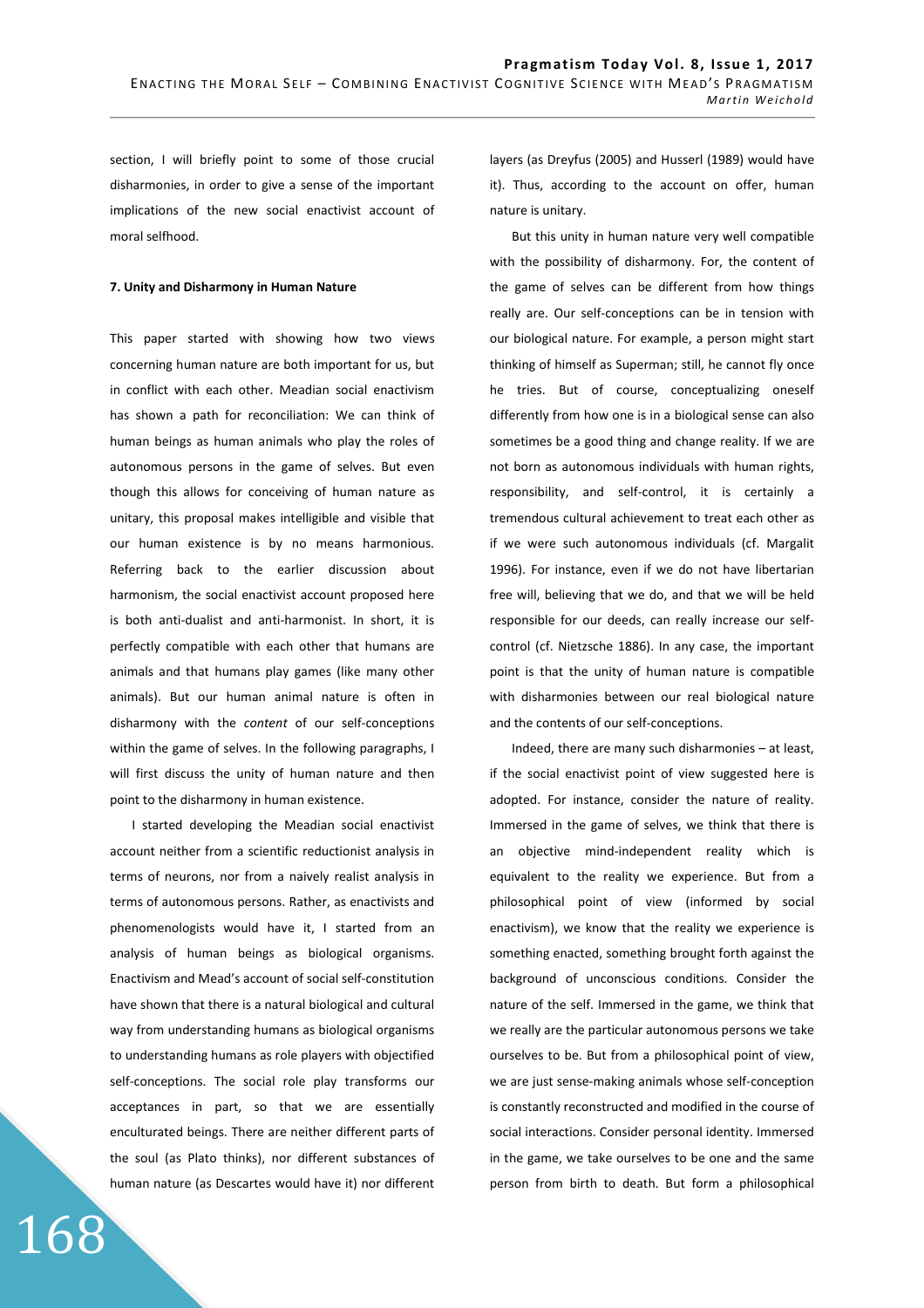point of view, we are ever changing creatures. Consider the body. Immersed in the game, we think that we are persons who happen to be embodied in one particular body, but who could, at least theoretically, be transferred to another body (cf. Parfit 1984, cf. Cassam 2011). But from a philosophical point of view, we are living bodies who happen to have one self-conception, but who could also have another self-conception. Consider sociality. Immersed in the game, we take ourselves to be pre-social autonomous agents. But from a philosophical point of view, we can only play the causally efficacious role of pre-social autonomous agents in virtue of social structures. Consider rationality. Immersed in the game, we think that we have a capacity called "reason" which allows us to tell good from bad. But from a philosophical point of view, considering reasons is imaginatively talking to the generalized other, which is, in turn, an abstraction from the real-life others we happen to have grown up with. Consider moral laws. Immersed in the game, we take moral laws to hold universally. But from a philosophical point of view, what we take to be universal moral laws is an abstraction from the social rules which hold in the communities in which we are thrown. Consider finally moral agency. Immersed in the game, we think that we are, so to speak, only weak-willed shadows of the ideal virtuous agents we could and should be. But from a philosophical point of view, we are human animals who live under the guidance of a view of ideal virtuous agency, which we have socially construed.

Appreciating these disharmonies is of ethical and existential relevance. If we, so to speak, wake up from our immersion in the game of selves, we can recognize the game as a game, and thus get a new sense of who we are as human beings. This can be important in many ways. For example, in a negative vein, we can realize that we often do not have the control over our action which we think we have, when believing in free will or autonomy; situational and unconscious factors always play a crucial role. But in a positive vein, we can also see that we often have much more control over our lives than we take ourselves to have: We can tremendously influence who we are by changing our self-conceptions, in particular by changing which language game we participate in. Connecting this to ideas from Heidegger (1927) and Sartre (1943), we can say that there is genuine sense of human freedom in being ready to disidentify with ("to nothing") the particular roleconstituted identity one happens to find oneself thrown into. This way of thinking can even be carried to the social level, and it suggests itself to think: We as a community are collectively responsible for ethically improving and re-designing the social roles which constitute our existence as individual persons. Maybe a better society would not be a society with more moral persons, but a society where the social institution of individual moral personhood is improved. But developing these ideas is, of course, a topic for another occasion (cf. Weichold forthcoming).

#### **8. Conclusion**

Summing up, I have started with describing how we human beings conceive of ourselves as autonomous moral selves. This self-understanding is deeply embedded in our everyday moral practices, and it enables important practices such as holding people responsible for their deeds. Yet the self-understanding is seriously challenged by findings from the cognitive and social sciences, as well as by careful observations of human life. Human behavior appeared to be not a matter of agency and autonomy, but of animality and automaticity. Fortunately, enactivist cognitive science and Mead's pragmatist account of social selfconstitution could be teamed up and come to the rescue of our everyday self-understanding. Enactivism was able to synthesize the manifold empirical findings into a unified conceptual framework, and was able to develop an empirically supported view of the self as subject, of human beings as animal agents whose actions consists in a constant dynamical embodied interactions with experienced solicitations in the material environment.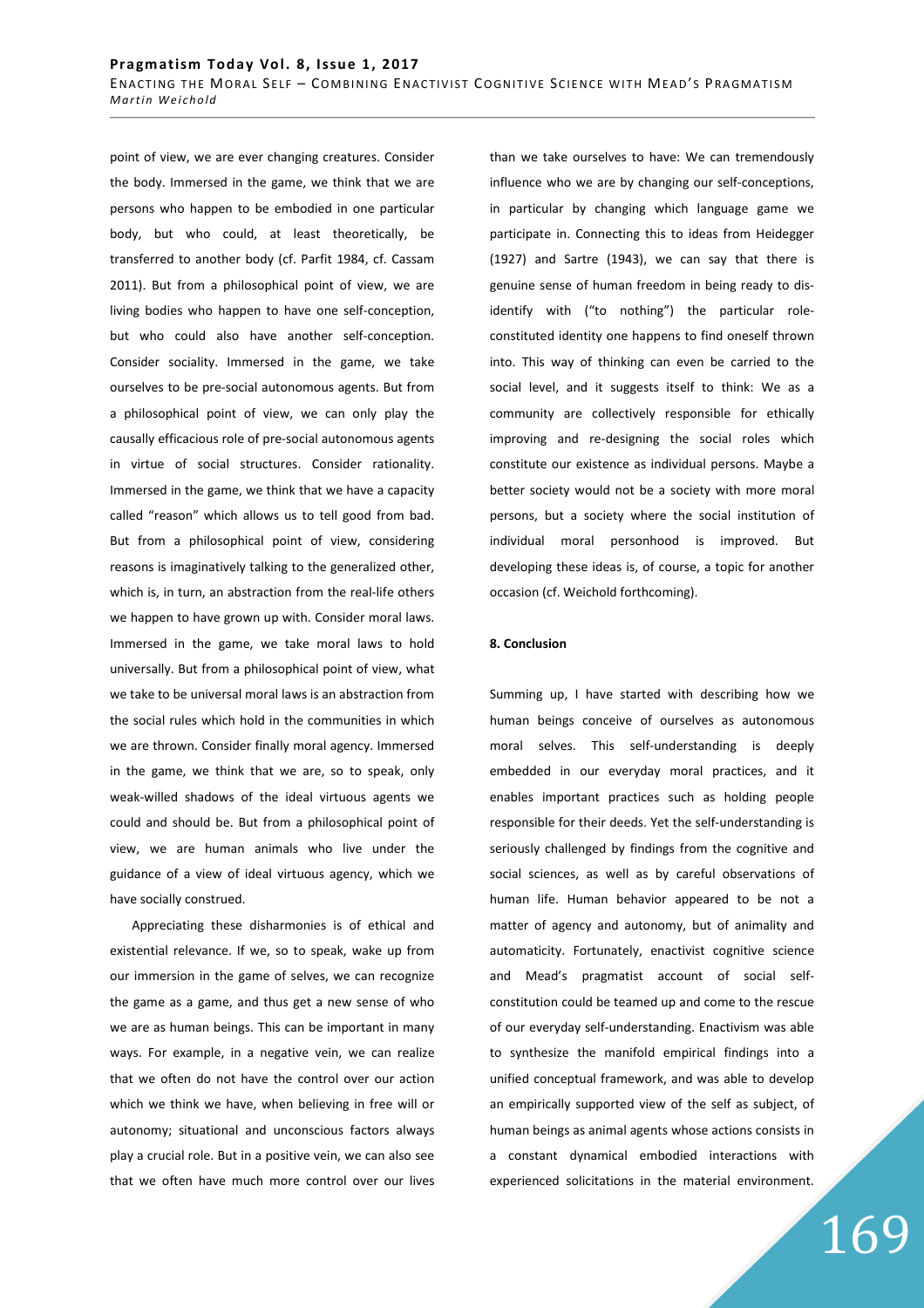With the help of Mead, it was possible to make intelligible that humans are also embedded in and even constituted by a social environment: Based on the feedback of others, human animals learn which of their bodily movements count as moves in language games, and what those moves mean in terms of their social consequences. This gives humans the idea that they occupy a certain place in the social world, which then leads to the development of an objectified selfconception. Given that humans are so used to thinking of themselves in terms of their self-conceptions, and that this is reinforced by many social interactions, humans reify their self-conceptions and think that they really are what they are taken to be within certain language games. Thus, the Meadian social enactivist account allows thinking of human nature as unitary – but it is a unity in disharmony.

Of course, many important questions are still open, for instance about the details of the social mechanisms in self-constitution, about the potential for integrating more ideas from enactivism and Mead and other sources, about potential applications of the account to topics such as personal identity, free will, agency, rationality, and morality, and about the existential and ethical implications only hinted at.

Yet the social enactivist account can already be considered as bringing with it many advantages: It saves moral selfhood from the cognitive and social scientific challenges, offers a fruitful combination of enactivism, pragmatism, and moral theory, has important existential implications, and opens up a new understanding of what we are as human beings: creatures whose minds are not only embodied, embedded, extended and enactive, but also enculturated, and whose finest cultural products are our selves.<sup>17</sup>

170

 $\overline{a}$ 

# **References**

- Albahari, Miri. 2006. *Analytical buddhism: The two-tiered illusion of self*. Basingstoke: Palgrave Macmillan. Alfano, Mark. 2013. *Character as Moral Fiction*.
- Cambridge University Press. Anscombe, G. Elizabeth M. 1963. *Intention*. 2nd ed.
- Cambridge, Mass: Harvard University Press. Aristoteles. *Nicomachean ethics*. 1999. [NE] Translated
- by Terence Irwin. 2nd ed. Indianapolis: Hackett.
- Bargh, John A., and Tanya L. Chartrand. 1999. "The unbearable automaticity of being." *American Psychologist* 54, no. 7: 462–479.
- Baumeister, Roy F., Ellen Bratslavsky, Mark Muraven, and Dianne M. Tice. 1998. "Ego depletion: Is the active self a limited resource?" *Journal of personality and social psychology* 74, no. 5 : 1252–1265.
- Blumer, Herbert. 1968/1986. *Symbolic interactionism: Perspective and method*. Berkeley: University of California Press.
- ———. 2004. *George Herbert Mead and human conduct*. Walnut Creek, California: AltaMira Press.
- Bourdieu, Pierre. 2000. *Pascalian meditations*. Stanford, California: Stanford University Press.
- Bradley, Francis. 1876/2006. H., *Ethical studies*. Oxford: Clarendon Press.
- Bruin, Leon de, and Sanneke de Haan. 2012. "Enactivism and social cognition: In search for the whole story." *Journal of Cognitive Semiotics*, no. 1: 225– 250.
- Burge, Tyler. 2009. "Primitive Agency and Natural Norms." *Philosophy and Phenomenological Research* 79, no. 2 : 251–278.
- Cassam, Quassim. 2011. "The embodied self." In *The Oxford handbook of the self*. Edited by Shaun Gallagher, 139–56. Oxford: Oxford University Press.
- Churchland, Paul M., and Patricia S. Churchland. 1999. *On the contrary: Critical essays, 1987-1997*. Cambridge, Mass: MIT Press.
- Cook, Gary A. 1993. *George Herbert Mead: The making of a social pragmatist*. Urbana: University of Illinois Press.
- Darley, John M., and C. D. Batson. 1973. "" From Jerusalem to Jericho": A study of situational and dispositional variables in helping behavior." *Journal of personality and social psychology* 27, no. 1: 100-108.
- Davidson, Donald. 1963."Actions, reasons, and causes." *The Journal of Philosophy* 60, no. 23: 685–700.
- Dennett, Daniel C. 1991. "Real patterns." *The Journal of Philosophy* 88, no. 1: 27–51.
- -. 1992. "The Self as a Center of Narrative Gravity." In *Self and consciousness: Multiple perspectives*. Edited by Frank S. Kessel, Pamela M. Cole and Dale L. Johnson, 103–15. Hillsdale, N.J: L. Erlbaum.

 $17$  I would like to thank Tyler Q. Sproule, Hannes Worthmann, two anonymous reviewers, and an audience in Paris for very helpful comments on earlier versions of this paper.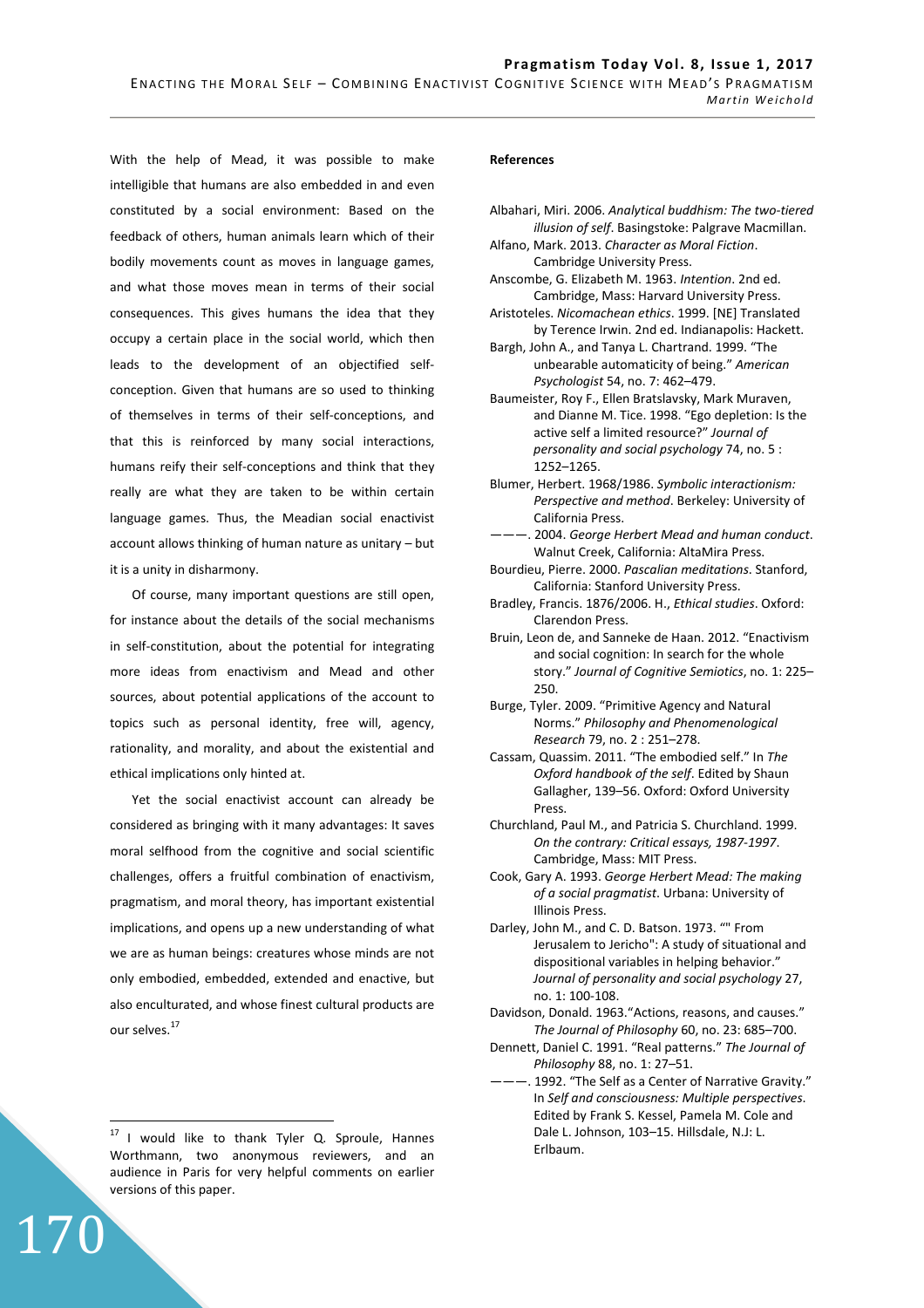# Pragmatism Today Vol. 8, Issue 1, 2017

ENACTING THE MORAL SELF - COMBINING ENACTIVIST COGNITIVE SCIENCE WITH MEAD'S PRAGMATISM *M a r t i n W e i c h o l d* 

Dewey, John. 1925/2007. *Human nature and conduct: An introduction to social psychology*. New York, NY: Cosimo.

Doris, John M. 2002. *Lack of character: Personality and moral behavior*. Cambridge, U.K, New York: Cambridge University Press.

———. 2015. *Talking to our selves: Reflection, ignorance, and agency*. Oxford: Oxford University Press.

Dreyfus, Hubert L. 2005. "Overcoming the Myth of the Mental: How Philosophers Can Profit from the Phenomenology of Everyday Expertise." *Proceedings and Addresses of the American Philosophical Association* 79, no. 2 : 47–65.

Fischer, John M., and Mark Ravizza. 1998. *Responsibility and control: A theory of moral responsibility*. Cambridge: Cambridge University Press.

- Fodor, Jerry A. 1983. *The Modularity of mind: An essay on faculty psychology*. Cambridge, Mass.: MIT Press.
- Frankfurt, Harry G. 1978. "The problem of action." *American Philosophical Quarterly* : 157–162.
- Gallagher, Shaun, ed. 2011. *The Oxford handbook of the self*. Oxford: Oxford University Press.

———. 2001. "The practice of mind. Theory, simulation or primary interaction?" *Journal of Consciousness Studies* 8, 5-6 : 83–108.

———. 2005. *How the body shapes the mind*. Oxford: Clarendon Press.

---. 2009. "Two problems of intersubjectivity." *Journal of Consciousness Studies* 16, 6-1 : 289– 308.

- Gergen, Kenneth J. 2009. *Relational being: Beyond self and community*. Oxford: Oxford University Press.
- Gibson, James J. 1979. *The ecological approach to visual perception*. Boston: Houghton Mifflin.
- Gilbert, Margaret. 1990. "Walking together: A paradigmatic social phenomenon." *Midwest Studies in Philosophy* 15, no. 1 : 1–14.

Haidt, Jonathan. 2001. "The emotional dog and its rational tail: a social intuitionist approach to moral judgment." *Psychological Review; Psychological Review* 108, no. 4 : 814.

———. 2006. *The happiness hypothesis: Finding Modern Truth in Ancient Wisdom*. London: Arrow.

Harman, Gilbert. 1999. "Moral Philosophy Meets Social Psychology: Virtue Ethics and the Fundamental Attribution Error." *Proceedings of the Aristotelian Society* 99: 315–331.

Hassin, Ran R., James S. Uleman, and John A. Bargh, eds. 2007. *The new unconscious*. Oxford: Oxford University Press.

Heidegger, Martin. 1927/1968. *Being and time.*Translated by John Macquarrie and Edward Robinson. New York: Harper Perennial.

Hobbes, Thomas. 1651/2016. *Leviathan*. London: Penguin Books.

Huizinga, Johan. 1938/2016. *Homo ludens: A study of the play-element in culture*. Seattle: Angelico Press.

- Husserl, Edmund. 1989. *Ideas pertaining to a pure phenomenology and to a phenomenological philosophy. Book 2. Studies in the phenomenology of constitution.* Translated by Richard Rojcewicz and André Schuwer. Collected works volume 3. Dordrecht: Kluwer Academic.
- Hutto, Daniel D., and Erik Myin. 2013. *Radicalizing enactivism: Basic minds without content*. Cambridge, Mass: MIT Press.
- Isen, Alice M., and Paula F. Levin. 1972. "Effect of feeling good on helping: cookies and kindness." *Journal of personality and social psychology* 21, no. 3 : 384-388.

Jaegher, Hanne de, and Ezequiel Di Paolo. 2007. "Participatory sense-making." *Phenomenology and the Cognitive Sciences* 6, no. 4: 485–507.

Joas, Hans. 1985. *Praktische Intersubjektivität: Die Entwicklung des Werkes von George Herbert Mead.* Frankfurt am Main: Suhrkamp.

Johnson, Mark. 2014. *Morality for humans: Ethical understanding from the perspective of cognitive science*. Chicago: University of Chicago Press.

Kane, Robert. 2007. "Libertarianism." In *Four views on free will*. Edited by John M. Fischer et al., 5–43. Oxford: Blackwell.

Kant, Immanuel. 1787/2009. *Critique of pure reason*. Translated by Paul Guyer. Cambridge: Cambridge University Press.

- Koffka, Kurt. 1935. *Principles of Gestalt psychology*. London: Kegan Paul.
- Korsgaard, Christine M. 2009. *Self-constitution: Agency, identity, and integrity*. Oxford: Oxford University Press.

Lewis, J. D., and Richard L. Smith. 1980. *American sociology and pragmatism: Mead, Chicago sociology, and symbolic interaction*. Chicago: The University of Chicago Press.

- Margalit, Avishai. 1996. *The decent society*. Cambridge, Mass: Harvard University Press.
- McDowell, John H. 2007. "What myth?" *Inquiry* 50, no. 4: 338–351.
- ———. 2009. "Avoiding the Myth of the Given." In *Having the world in view: Essays on Kant, Hegel, and Sellars*, 256–74. Cambridge, Mass: Harvard University Press.

Mead, George H. 1934. *Mind, self and society from the standpoint of a social behaviorist*. Chicago: University of Chicago Press.

- ———. 1938/1972. *The philosophy of the act*. Chicago: The University of Chicago Press.
- Mele, Alfred R. 2009. *Effective intentions: The power of conscious will*. New York: Oxford Univ. Press.
- Merleau-Ponty, Maurice. 1942/1965. *The structure of behavior.* Translated by Alden L. Fisher. Pittsburgh: Duguesne University Press.
- Metzinger, Thomas. 2003. *Being no one: The self-model theory of subjectivity*. Cambridge, Mass: MIT Press.

171

Milgram, Stanley. 1974. *Obedience to authority: An experimental view*. Enfield: Perennial.